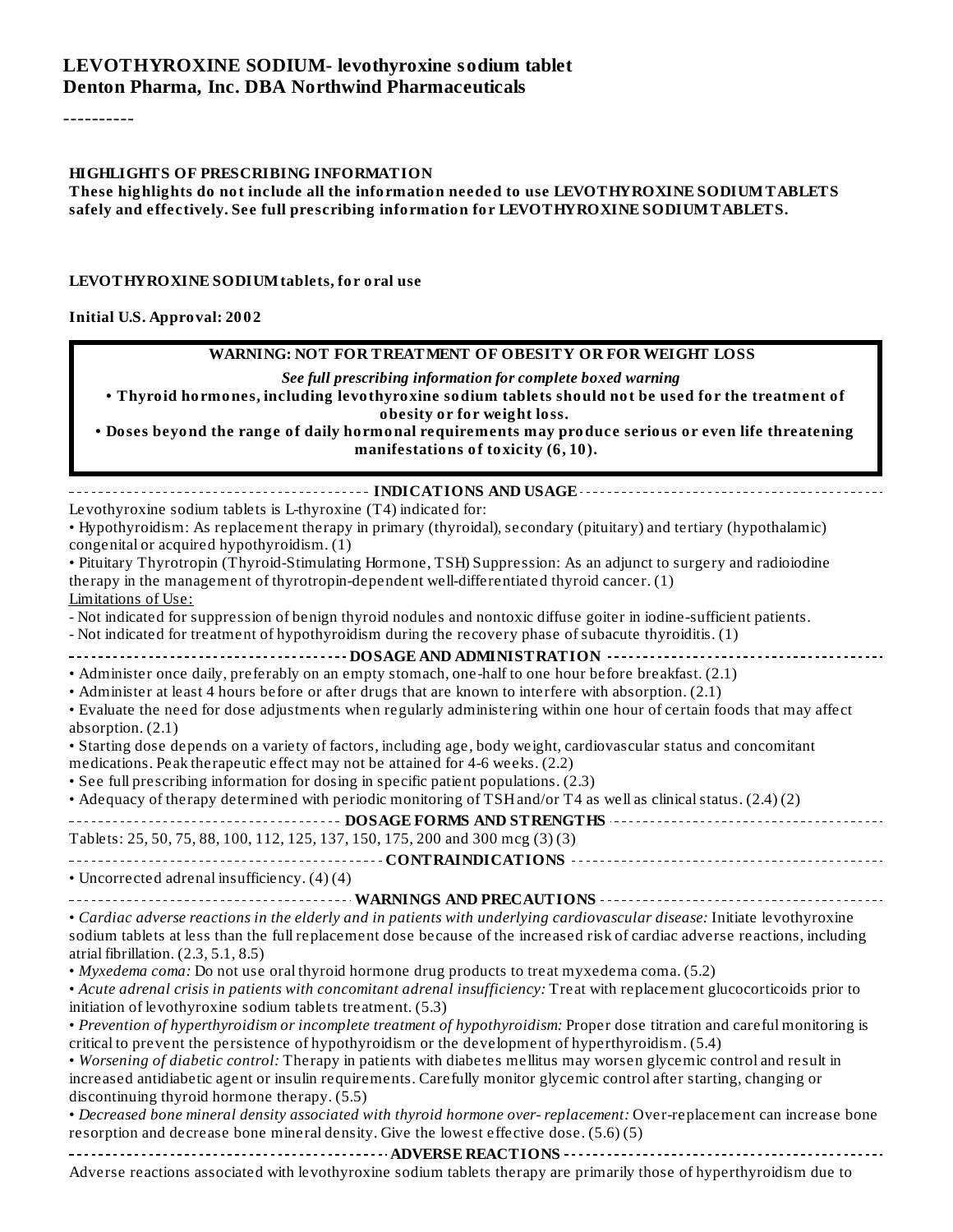therapeutic overdosage: arrhythmias, myocardial infarction, dyspnea, muscle spasm, headache, nervousness, irritability, insomnia, tremors, muscle weakness, increased appetite, weight loss, diarrhea, heat intolerance, menstrual irregularities and skin rash.  $(6)(6)$ 

#### **To report SUSPECTED ADVERSE REACTIONS, contact Sandoz Inc. at 1-800-525-8747 or FDA at 1-800-FDA-1088 or www.fda.gov/medwatch**. (6)

**DRUG INTERACTIONS CONSERVATIONS CONSTRUSTIONS CONSTRUSTIONS CONSTRUSTIONS** See full prescribing information for drugs that affect thyroid hormone pharmacokinetics and metabolism (e.g., absorption, synthesis, secretion, catabolism, protein binding and target tissue response) and may alter the therapeutic response to levothyroxine sodium tablets. (7) (7) **USE IN SPECIFIC POPULATIONS**

Pregnancy may require the use of higher doses of levothyroxine sodium tablets. (2.3, 8.1) (8) **See 17 for PATIENT COUNSELING INFORMATION.**

**Revised: 1/2021**

#### **FULL PRESCRIBING INFORMATION: CONTENTS\* WARNING: NOT FOR TREATMENT OF OBESITY OR FOR WEIGHT LOSS 1 INDICATIONS AND USAGE**

- **2 DOSAGE AND ADMINISTRATION**
- **2.1 General Administration Information**
	- **2.2 General Principles of Dosing**
	- **2.3 Dosing in Specific Patient Populations**
- **2.4 Monitoring TSH and/or Thyroxine (T4) Levels**
- **3 DOSAGE FORMS AND STRENGTHS**
- **4 CONTRAINDICATIONS**
- **5 WARNINGS AND PRECAUTIONS**

**5.1 Cardiac Advers e Reactions in the Elderly and in Patients with Underlying Cardiovas cular Dis eas e**

- **5.2 Myxedema Co**ma
- **5.3 Acute Adrenal Crisis in Patients with Concomitant Adrenal Insufficiency**
- **5.4 Prevention of Hyperthyroidism or Incomplete Treatment of Hypothyroidism**
- **5.5 Wors ening of Diabetic Control**
- **5.6 Decreas ed Bone Mineral Density Associated with Thyroid Hormone Over-Replacement**
- **6 ADVERSE REACTIONS**
- **7 DRUG INTERACTIONS**
	- **7.1 Drugs Known to Affect Thyroid Hormone Pharmacokinetics**
	- **7.2 Antidiabetic Therapy**
	- **7.3 Oral Anticoagulants**
	- **7.4 Digitalis Glycosides**
	- **7.5 Antidepressant Therapy**
	- **7.6 Ketamine**
	- **7.7 Sympathomimetics**
	- **7.8 Tyrosine-Kinas e Inhibitors**
	- **7.9 Drug-Food Interactions**
	- **7.10 Drug-Laboratory Test Interactions**
- **8 USE IN SPECIFIC POPULATIONS**
	- **8.1 Pregnancy**
	- **8.2 Lactation**
	- **8.4 Pediatric Us e**
	- **8.5 Geriatric Us e**
- **10 OVERDOSAGE**
- **11 DESCRIPTION**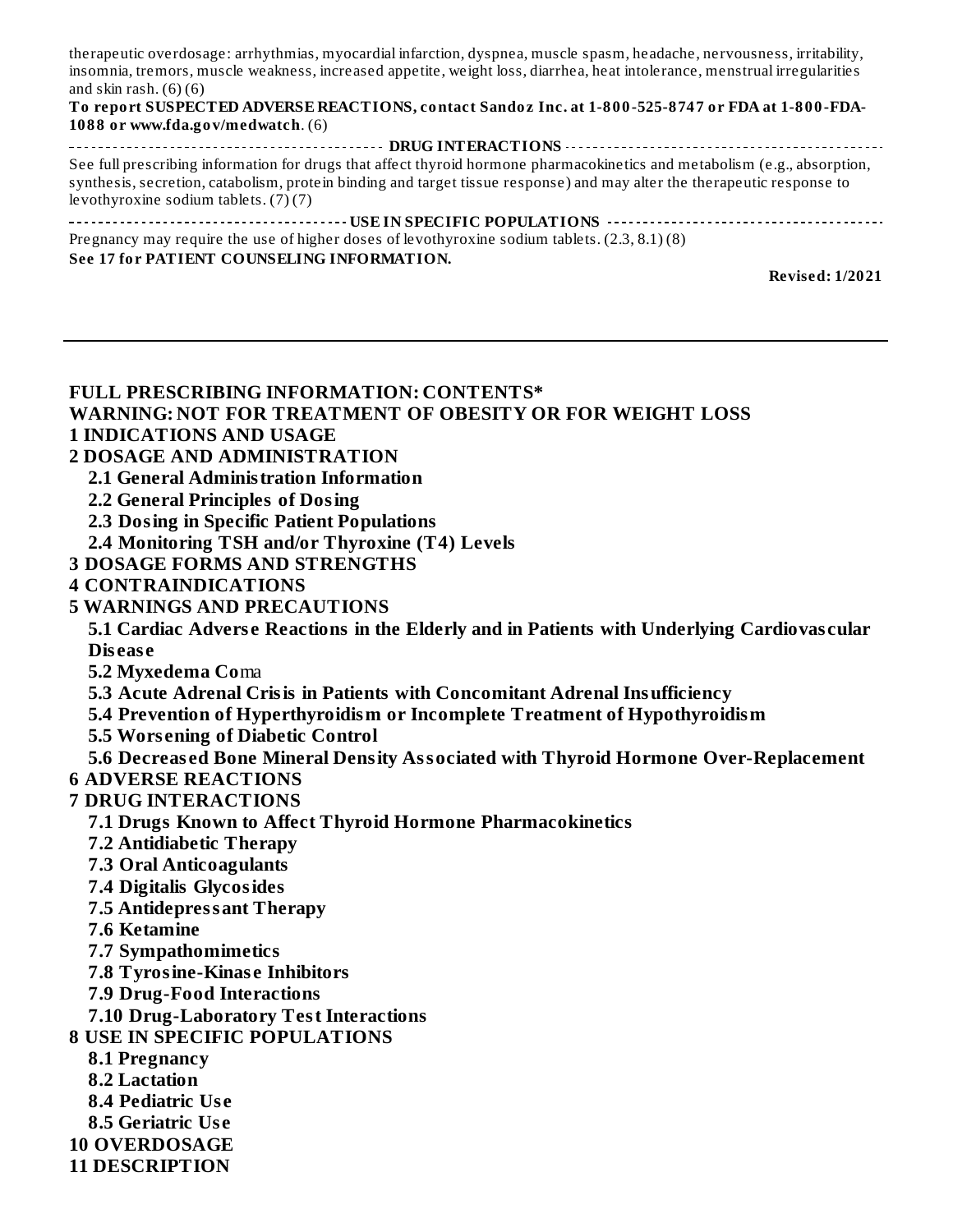#### **12 CLINICAL PHARMACOLOGY 12.1 Mechanism of Action 12.2 Pharmacodynamics 12.3 Pharmacokinetics 13 NONCLINICAL TOXICOLOGY 13.1 Carcinogenesis, Mutagenesis, Impairment of Fertility 16 HOW SUPPLIED/STORAGE AND HANDLING 17 PATIENT COUNSELING INFORMATION**

\* Sections or subsections omitted from the full prescribing information are not listed.

#### **FULL PRESCRIBING INFORMATION**

#### **WARNING: NOT FOR TREATMENT OF OBESITY OR FOR WEIGHT LOSS**

**Thyroid hormones, including levothyroxine sodium tablets, either alone or with other therapeutic agents, should not be us ed for the treatment of obesity or for weight loss.**

**In euthyroid patients, dos es within the range of daily hormonal requirements are ineffective for weight reduction.**

**Larger dos es may produce s erious or even life threatening manifestations of toxicity, particularly when given in association with sympathomimetic amines such as thos e us ed for their anorectic effects** *[see Adverse Reactions (6), Drug Interactions (7.7) and Overdosage (10)].*

#### **1 INDICATIONS AND USAGE**

#### **Hypothyroidism**

Levothyroxine sodium tablets are indicated as a replacement therapy in primary (thyroidal), secondary (pituitary) and tertiary (hypothalamic) congenital or acquired hypothyroidism.

#### **Pituitary Thyrotropin (Thyroid-Stimulating Hormone, TSH) Suppression**

Levothyroxine sodium tablets are indicated as an adjunct to surgery and radioiodine therapy in the management of thyrotropin-dependent well-differentiated thyroid cancer.

#### Limitations of Use:

• Levothyroxine sodium tablets are not indicated for suppression of benign thyroid nodules and nontoxic diffuse goiter in iodine-sufficient patients as there are no clinical benefits and overtreatment with levothyroxine sodium tablets may induce hyperthyroidism [see Warnings and Precautions (5.4)].

• Levothyroxine sodium tablets are not indicated for treatment of hypothyroidism during the recovery phase of subacute thyroiditis.

#### **2 DOSAGE AND ADMINISTRATION**

#### **2.1 General Administration Information**

Take levothyroxine sodium tablets with a full glass of water as the tablet may rapidly disintegrate.

Administer levothyroxine sodium tablets as a single daily dose, on an empty stomach, one-half to one hour before breakfast.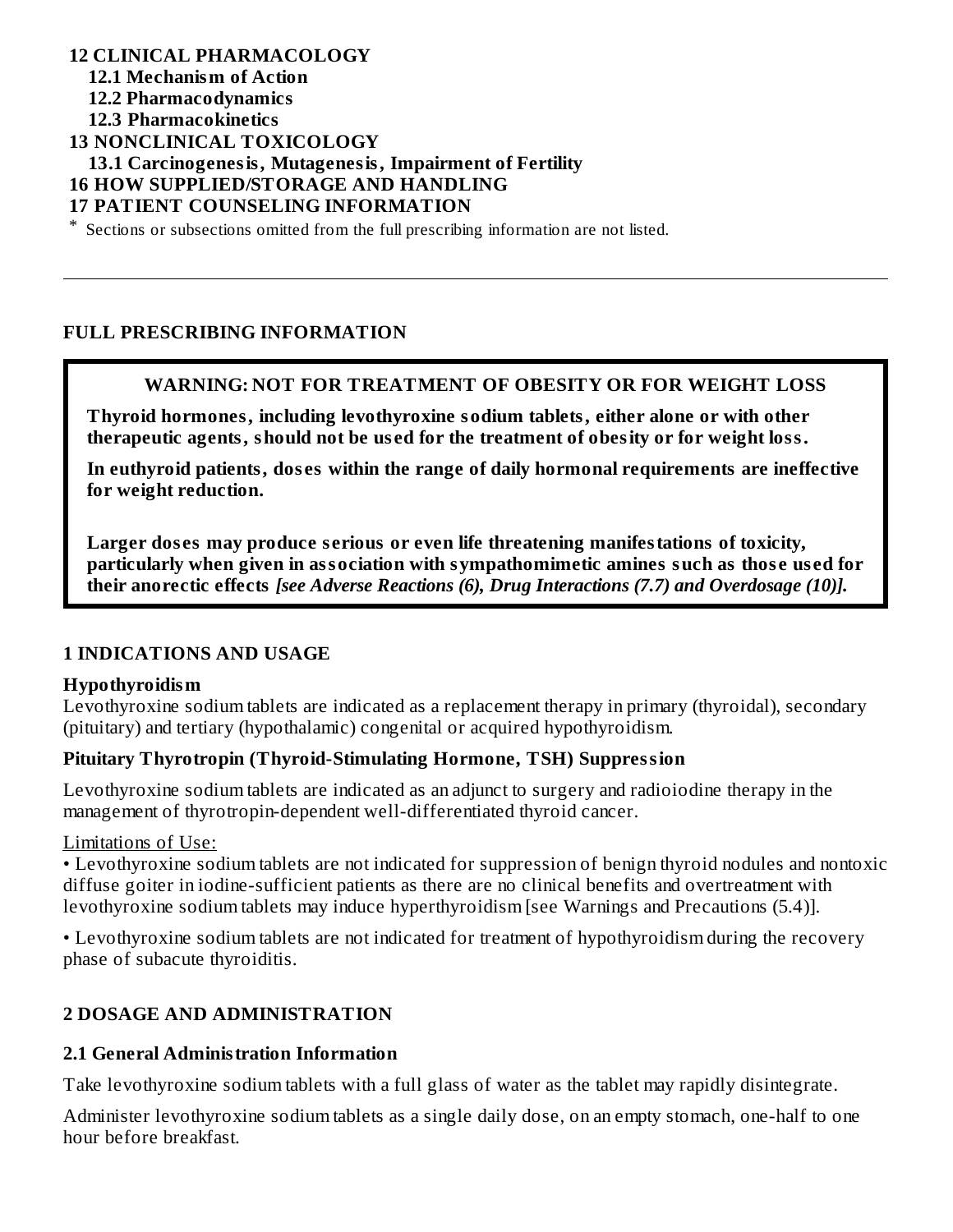Administer levothyroxine sodium tablets at least 4 hours before or after drugs known to interfere with levothyroxine sodium tablets absorption *[see Drug Interactions (7.1)].*

Evaluate the need for dose adjustments when regularly administering within one hour of certain foods that may affect levothyroxine sodium tablets absorption *[see Drug Interactions (7.9) and Clinical Pharmacology (12.3)].*

Administer levothyroxine sodium tablets to infants and children who cannot swallow intact tablets by crushing the tablet, suspending the freshly crushed tablet in a small amount (5 to 10 mL or 1 to 2 teaspoons) of water and immediately administering the suspension by spoon or dropper. Do not store the suspension. Do not administer in foods that decrease absorption of levothyroxine sodium tablets, such as soybean-based infant formula *[see Drug Interactions (7.9)].*

# **2.2 General Principles of Dosing**

The dose of levothyroxine sodium tablets for hypothyroidism or pituitary TSH suppression depends on a variety of factors including: the patient's age, body weight, cardiovascular status, concomitant medical conditions (including pregnancy), concomitant medications, co-administered food and the specific nature of the condition being treated *[see Dosage and Administration (2.3), Warnings and Precautions (5) and Drug Interactions (7)].* Dosing must be individualized to account for these factors and dose adjustments made based on periodic assessment of the patient's clinical response and laboratory parameters *[see Dosage and Administration (2.4)].*

The peak therapeutic effect of a given dose of levothyroxine sodium tablets may not be attained for 4 to 6 weeks.

# **2.3 Dosing in Specific Patient Populations**

# *Primary Hypothyroidism in Adults and in Adolescents in Whom Growth and Puberty are Complete*

Start levothyroxine sodium tablets at the full replacement dose in otherwise healthy, non-elderly individuals who have been hypothyroid for only a short time (such as a few months). The average full replacement dose of levothyroxine sodium tablets is approximately 1.6 mcg per kg per day (for example: 100 to 125 mcg per day for a 70 kg adult).

Adjust the dose by 12.5 to 25 mcg increments every 4 to 6 weeks until the patient is clinically euthyroid and the serum TSH returns to normal. Doses greater than 200 mcg per day are seldom required. An inadequate response to daily doses of greater than 300 mcg per day is rare and may indicate poor compliance, malabsorption, drug interactions or a combination of these factors.

For elderly patients or patients with underlying cardiac disease, start with a dose of 12.5 to 25 mcg per day. Increase the dose every 6 to 8 weeks, as needed until the patient is clinically euthyroid and the serum TSH returns to normal. The full replacement dose of levothyroxine sodium tablets may be less than 1 mcg per kg per day in elderly patients.

In patients with severe longstanding hypothyroidism, start with a dose of 12.5 to 25 mcg per day. Adjust the dose in 12.5 to 25 mcg increments every 2 to 4 weeks until the patient is clinically euthyroid and the serum TSH level is normalized.

# *Secondary or Tertiary Hypothyroidism*

Start levothyroxine sodium tablets at the full replacement dose in otherwise healthy, non-elderly individuals. Start with a lower dose in elderly patients, patients with underlying cardiovascular disease or patients with severe longstanding hypothyroidism as described above. Serum TSH is not a reliable measure of levothyroxine sodium tablets dose adequacy in patients with secondary or tertiary hypothyroidism and should not be used to monitor therapy. Use the serum free-T4 level to monitor adequacy of therapy in this patient population. Titrate levothyroxine sodium tablets dosing per above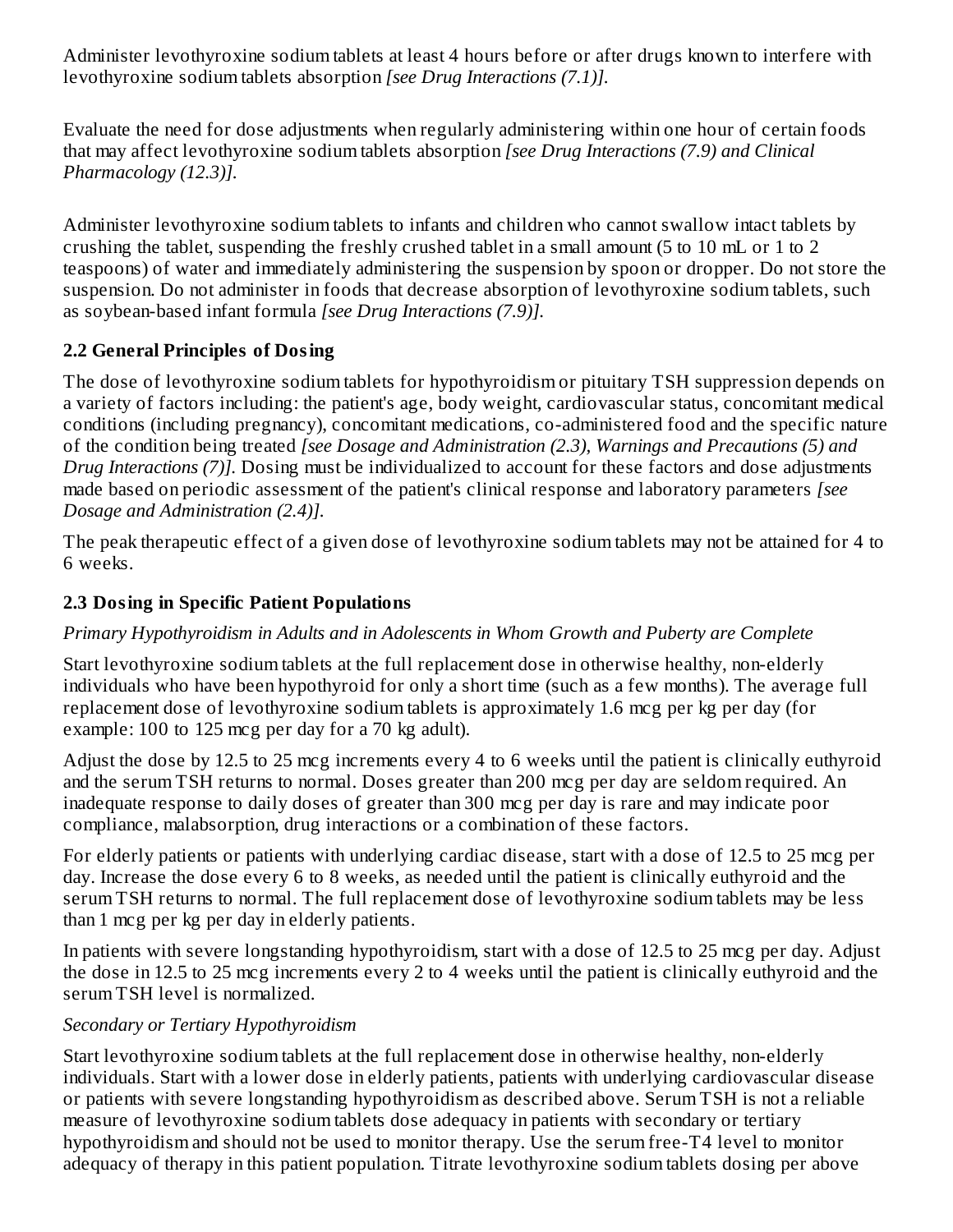instructions until the patient is clinically euthyroid and the serum free-T4 level is restored to the upper half of the normal range.

*Pediatric Dosage - Congenital or Acquired Hypothyroidism*

Greater than 12 years but growth and puberty

Growth and puberty complete  $1.6 \text{ mcg/kg/day}$ 

parameters *[see Dosage and Administration (2.4) and Use in Specific*

a. The dose should be adjusted based on clinical response and laboratory

The recommended daily dose of levothyroxine sodium tablets in pediatric patients with hypothyroidism is based on body weight and changes with age as described in **Table 1**. Start levothyroxine sodium tablets at the full daily dose in most pediatric patients. Start at a lower starting dose in newborns (0-3 months) at risk for cardiac failure and in children at risk for hyperactivity (see below). Monitor for clinical and laboratory response *[see Dosage and Administration (2.4)].*

| <b>AGE</b>      | Daily Dose Per Kg Body<br>Weight <sup>a</sup> |  |  |
|-----------------|-----------------------------------------------|--|--|
| $0 - 3$ months  | 10-15 $mcg/kg/day$                            |  |  |
| 3-6 months      | $8-10$ mcg/kg/day                             |  |  |
| $6 - 12$ months | $6-8 \text{ mcg/kg/day}$                      |  |  |
| $1-5$ years     | $5-6$ mcg/kg/day                              |  |  |
| $6-12$ years    | $4-5$ mcg/kg/day                              |  |  |

**Table 1. Levothyroxine Sodium Tablets Dosing Guidelines for Pediatric Hypothyroidism**

*Newborns (0-3 months) at risk for cardiac failure:* Consider a lower starting dose in newborns at risk for cardiac failure. Increase the dose every 4 to 6 weeks as needed based on clinical and laboratory response.

2-3 mcg/kg/day

*Children at risk for hyperactivity:* To minimize the risk of hyperactivity in children, start at one- fourth the recommended full replacement dose, and increase on a weekly basis by one-fourth the full recommended replacement dose until the full recommended replacement dose is reached.

# *Pregnancy*

incomplete

*Populations (8.4)].*

*Pre-existing Hypothyroidism:* Levothyroxine sodium tablets dose requirements may increase during pregnancy. Measure serum TSH and free-T4 as soon as pregnancy is confirmed and, at minimum, during each trimester of pregnancy. In patients with primary hypothyroidism, maintain serum TSH in the trimester-specific reference range. For patients with serum TSH above the normal trimester-specific range, increase the dose of levothyroxine sodium tablets by 12.5 to 25 mcg/day and measure TSH every 4 weeks until a stable levothyroxine sodium tablets dose is reached and serum TSH is within the normal trimester-specific range. Reduce levothyroxine sodium tablets dosage to pre-pregnancy levels immediately after delivery and measure serum TSH levels 4 to 8 weeks postpartum to ensure levothyroxine sodium tablets dose is appropriate.

*New Onset Hypothyroidism:* Normalize thyroid function as rapidly as possible. In patients with moderate to severe signs and symptoms of hypothyroidism, start levothyroxine sodium tablets at the full replacement dose (1.6 mcg per kg body weight per day). In patients with mild hypothyroidism (TSH <10 IU per liter) start levothyroxine sodium tablets at 1.0 mcg per kg body weight per day. Evaluate serum TSH every 4 weeks and adjust levothyroxine sodium tablets dosage until a serum TSH is within the normal trimester specific range *[see Use in Specific Populations (8.1)].*

*TSH Suppression in Well-differentiated Thyroid Cancer*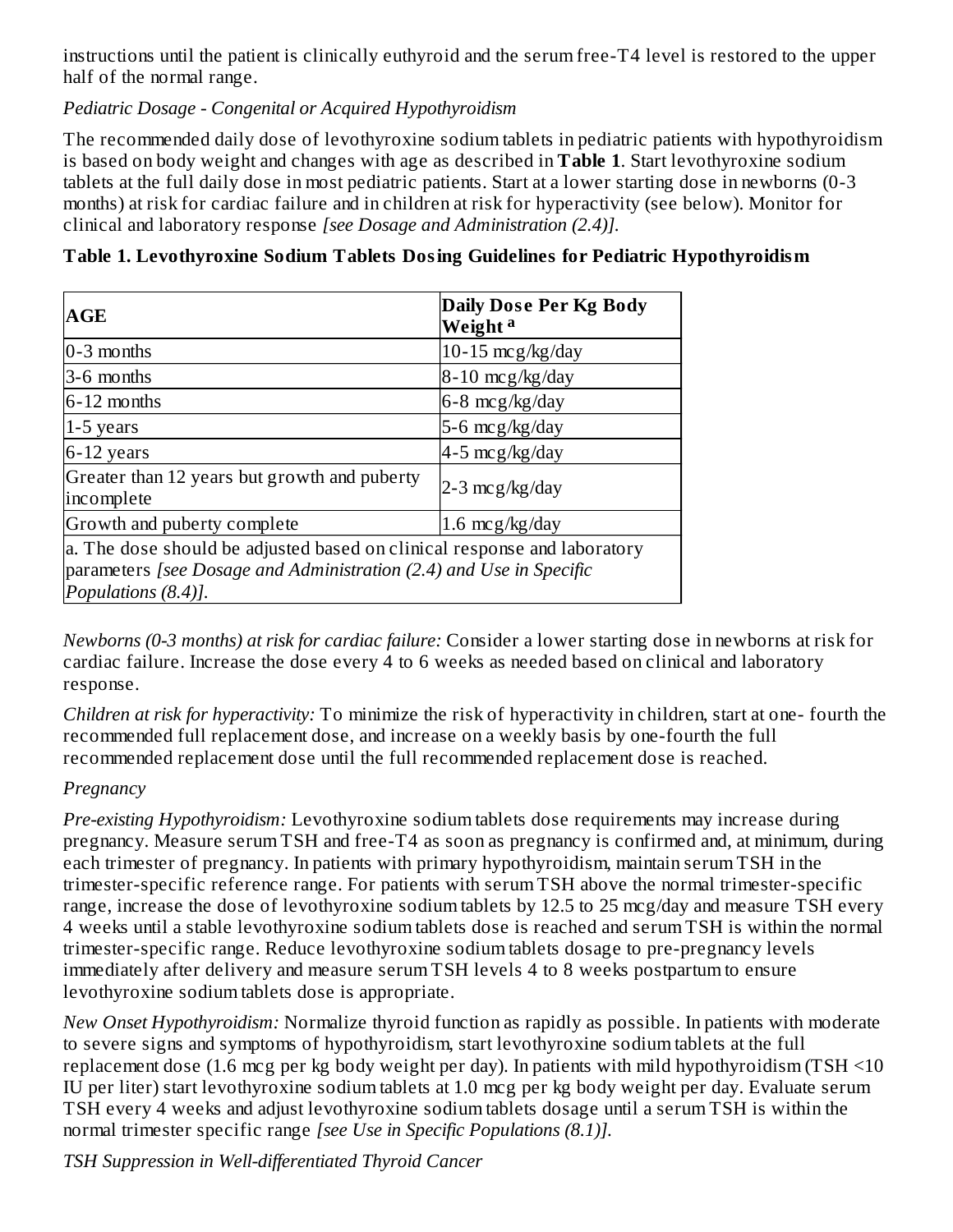Generally, TSH is suppressed to below 0.1 IU per liter, and this usually requires a levothyroxine sodium tablets dose of greater than 2 mcg per kg per day. However, in patients with high-risk tumors, the target level for TSH suppression may be lower.

# **2.4 Monitoring TSH and/or Thyroxine (T4) Levels**

Assess the adequacy of therapy by periodic assessment of laboratory tests and clinical evaluation. Persistent clinical and laboratory evidence of hypothyroidism despite an apparent adequate replacement dose of levothyroxine sodium tablets may be evidence of inadequate absorption, poor compliance, drug interactions or a combination of these factors.

#### *Adults*

In adult patients with primary hypothyroidism, monitor serum TSH levels after an interval of 6 to 8 weeks after any change in dose. In patients on a stable and appropriate replacement dose, evaluate clinical and biochemical response every 6 to 12 months and whenever there is a change in the patient's clinical status.

#### *Pediatrics*

In patients with congenital hypothyroidism, assess the adequacy of replacement therapy by measuring both serum TSH and total or free-T4. Monitor TSH and total or free-T4 in children as follows: 2 and 4 weeks after the initiation of treatment, 2 weeks after any change in dosage, and then every 3 to 12 months thereafter following dose stabilization until growth is completed. Poor compliance or abnormal values may necessitate more frequent monitoring. Perform routine clinical examination, including assessment of development, mental and physical growth and bone maturation, at regular intervals.

While the general aim of therapy is to normalize the serum TSH level, TSH may not normalize in some patients due to in utero hypothyroidism causing a resetting of pituitary-thyroid feedback. Failure of the serum T4 to increase into the upper half of the normal range within 2 weeks of initiation of levothyroxine sodium tablets therapy and/or of the serum TSH to decrease below 20 IU per liter within 4 weeks may indicate the child is not receiving adequate therapy. Assess compliance, dose of medication administered and method of administration prior to increasing the dose of levothyroxine sodium tablets *[see Warnings and Precautions (5.1) and Use in Specific Populations (8.4)].*

#### *Secondary and Tertiary Hypothyroidism*

Monitor serum free-T4 levels and maintain in the upper half of the normal range in these patients.

# **3 DOSAGE FORMS AND STRENGTHS**

Levothyroxine Sodium Tablets, USP are available as follows:

|                   | <b>Tablet Strength Tablet Color/Shape</b> | <b>Tablet Markings</b> |
|-------------------|-------------------------------------------|------------------------|
| $25 \text{ mcg}$  | Orange/Caplet                             | "25" and "GG/331"      |
| $50 \text{ mcg}$  | White/ Caplet                             | "50" and "GG/332"      |
| $75 \text{ mcg}$  | Violet/Caplet                             | "75" and "GG/333"      |
| 88 mcg            | Olive Green/Caplet                        | "88" and "GG/334"      |
| $100$ mcg         | Yellow/Caplet                             | "100" and "GG/335"     |
| $112 \text{ mcg}$ | Rose/Caplet                               | "112" and "GG/336"     |
| $125 \text{ mcg}$ | <b>Brown/Caplet</b>                       | "125" and "GG/337"     |
| $137 \text{ mcg}$ | Turquoise/Caplet                          | "137" and "GG/330"     |
| $150 \text{ mcg}$ | Blue/Caplet                               | "150" and "GG/338"     |
| $175 \text{ mcg}$ | Lilac/ Caplet                             | "175" and "GG/339"     |
| $200$ mcg         | Pink/Caplet                               | "200" and "GG/340"     |
| $300$ mcg         | Green/Caplet                              | "300" and "GG/341"     |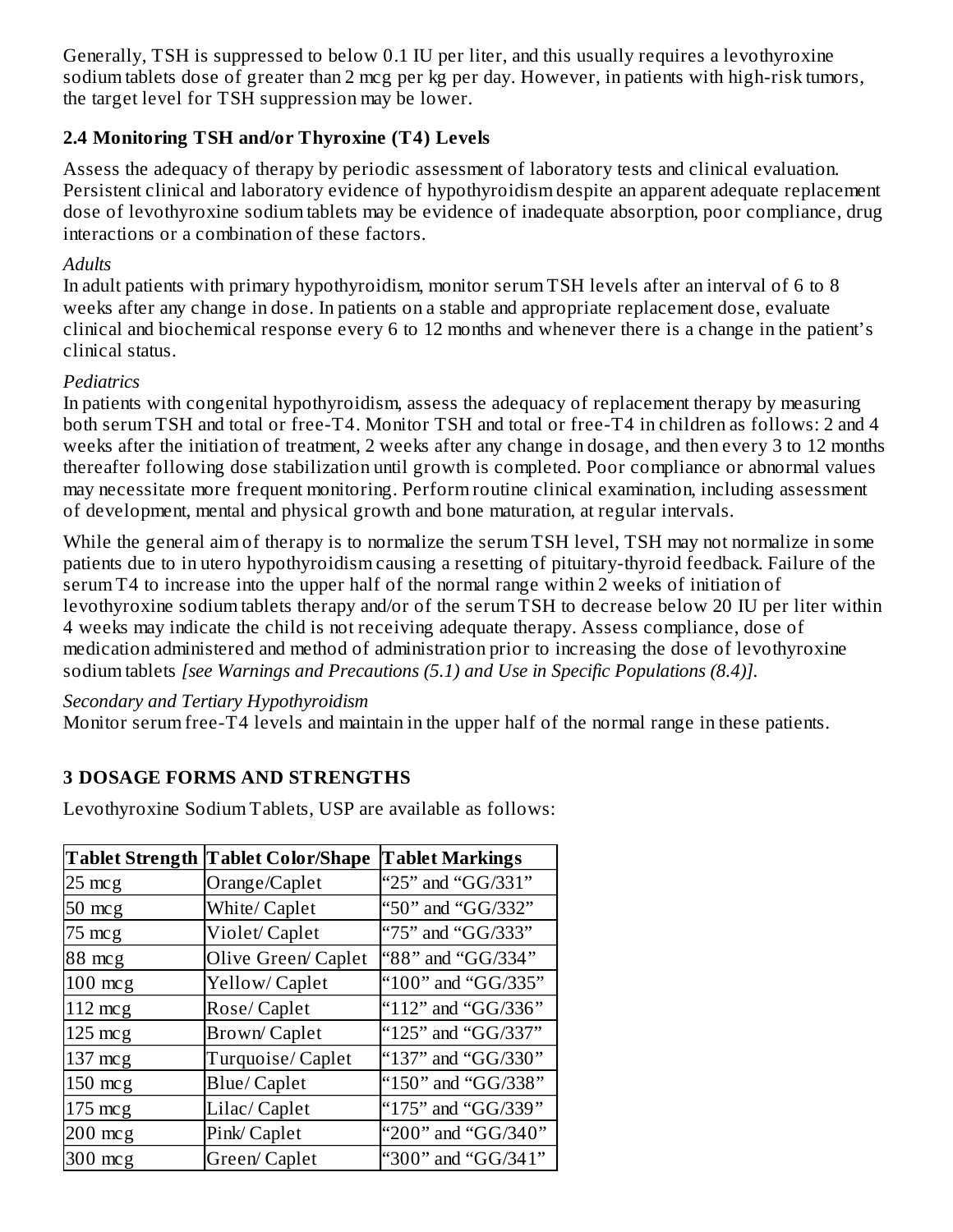# **4 CONTRAINDICATIONS**

Levothyroxine sodium tablets is contraindicated in patients with uncorrected adrenal insufficiency *[see Warnings and Precautions (5.3)].*

# **5 WARNINGS AND PRECAUTIONS**

#### **5.1 Cardiac Advers e Reactions in the Elderly and in Patients with Underlying Cardiovas cular Dis eas e**

Over-treatment with levothyroxine may cause an increase in heart rate, cardiac wall thickness, and cardiac contractility and may precipitate angina or arrhythmias, particularly in patients with cardiovascular disease and in elderly patients. Initiate levothyroxine sodium tablets therapy in this population at lower doses than those recommended in younger individuals or in patients without cardiac disease *[see Dosage and Administration (2.3), Use in Specific Populations (8.5)].*

Monitor for cardiac arrhythmias during surgical procedures in patients with coronary artery disease receiving suppressive levothyroxine sodium tablets therapy. Monitor patients receiving concomitant levothyroxine sodium tablets and sympathomimetic agents for signs and symptoms of coronary insufficiency.

If cardiac symptoms develop or worsen, reduce the levothyroxine sodium tablets dose or withhold for one week and restart at a lower dose.

### **5.2 Myxedema Coma**

Myxedema coma is a life-threatening emergency characterized by poor circulation and hypometabolism, and may result in unpredictable absorption of levothyroxine sodium from the gastrointestinal tract. Use of oral thyroid hormone drug products is not recommended to treat myxedema coma. Administer thyroid hormone products formulated for intravenous administration to treat myxedema coma.

#### **5.3 Acute Adrenal Crisis in Patients with Concomitant Adrenal Insufficiency**

Thyroid hormone increases metabolic clearance of glucocorticoids. Initiation of thyroid hormone therapy prior to initiating glucocorticoid therapy may precipitate an acute adrenal crisis in patients with adrenal insufficiency. Treat patients with adrenal insufficiency with replacement glucocorticoids prior to initiating treatment with levothyroxine sodium tablets *[see Contraindications (4)].*

# **5.4 Prevention of Hyperthyroidism or Incomplete Treatment of Hypothyroidism**

Levothyroxine sodium tablets has a narrow therapeutic index. Over- or undertreatment with levothyroxine sodium tablets may have negative effects on growth and development, cardiovascular function, bone metabolism, reproductive function, cognitive function, emotional state, gastrointestinal function and glucose and lipid metabolism. Titrate the dose of levothyroxine sodium tablets carefully and monitor response to titration to avoid these effects *[see Dosage and Administration (2.4)].* Monitor for the presence of drug or food interactions when using levothyroxine sodium tablets and adjust the dose as necessary *[see Drug Interactions (7.9) and Clinical Pharmacology (12.3)].*

# **5.5 Wors ening of Diabetic Control**

Addition of levothyroxine therapy in patients with diabetes mellitus may worsen glycemic control and result in increased antidiabetic agent or insulin requirements. Carefully monitor glycemic control after starting, changing or discontinuing levothyroxine sodium tablets *[see Drug Interactions (7.2)].*

# **5.6 Decreas ed Bone Mineral Density Associated with Thyroid Hormone Over-Replacement**

Increased bone resorption and decreased bone mineral density may occur as a result of levothyroxine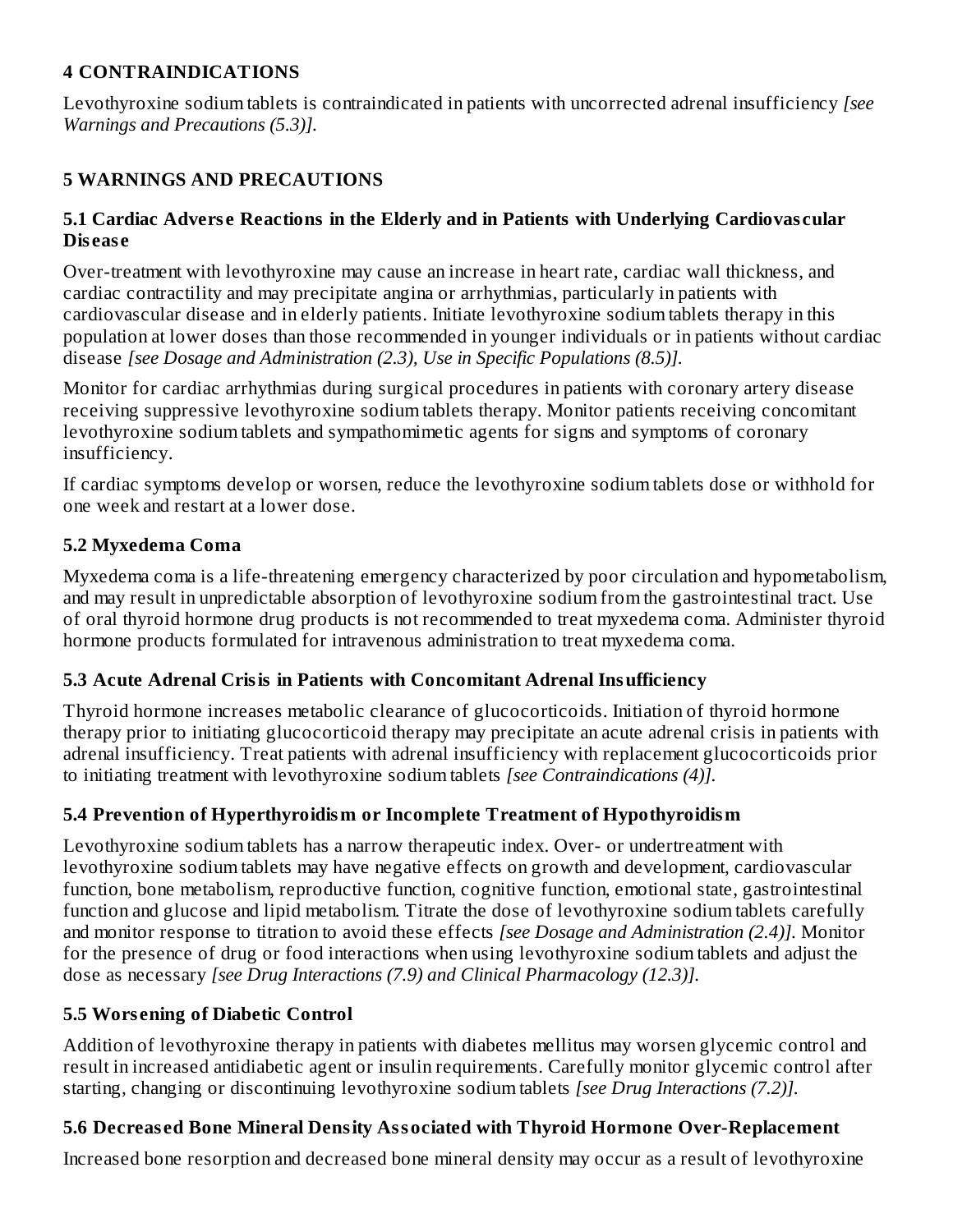over-replacement, particularly in post-menopausal women. The increased bone resorption may be associated with increased serum levels and urinary excretion of calcium and phosphorous, elevations in bone alkaline phosphatase and suppressed serum parathyroid hormone levels. Administer the minimum dose of levothyroxine sodium tablets that achieves the desired clinical and biochemical response to mitigate this risk.

# **6 ADVERSE REACTIONS**

Adverse reactions associated with levothyroxine sodium tablets therapy are primarily those of hyperthyroidism due to therapeutic overdosage *[see Warnings and Precautions (5), Overdosage (10)].* They include the following:

• *General:* fatigue, increased appetite, weight loss, heat intolerance, fever, excessive sweating

• *Central nervous system:* headache, hyperactivity, nervousness, anxiety, irritability, emotional lability, insomnia

- *Musculoskeletal:* tremors, muscle weakness, muscle spasm
- *Cardiovascular:* palpitations, tachycardia, arrhythmias, increased pulse and blood pressure, heart failure, angina, myocardial infarction, cardiac arrest
- *Respiratory:* dyspnea
- *Gastrointestinal:* diarrhea, vomiting, abdominal cramps, elevations in liver function tests
- *Dermatologic:* hair loss, flushing, rash
- *Endocrine:* decreased bone mineral density
- *Reproductive:* menstrual irregularities, impaired fertility

Seizures have been reported rarely with the institution of levothyroxine therapy.

# **Advers e Reactions in Children**

Pseudotumor cerebri and slipped capital femoral epiphysis have been reported in children receiving levothyroxine therapy. Overtreatment may result in craniosynostosis in infants and premature closure of the epiphyses in children with resultant compromised adult height.

# **Hypers ensitivity Reactions**

Hypersensitivity reactions to inactive ingredients have occurred in patients treated with thyroid hormone products. These include urticaria, pruritus, skin rash, flushing, angioedema, various gastrointestinal symptoms (abdominal pain, nausea, vomiting and diarrhea), fever, arthralgia, serum sickness and wheezing. Hypersensitivity to levothyroxine itself is not known to occur.

# **7 DRUG INTERACTIONS**

# **7.1 Drugs Known to Affect Thyroid Hormone Pharmacokinetics**

Many drugs can exert effects on thyroid hormone pharmacokinetics and metabolism (e.g., absorption, synthesis, secretion, catabolism, protein binding and target tissue response) and may alter the therapeutic response to levothyroxine sodium tablets (see **Tables 2-5** below).

# **Table 2. Drugs That May Decreas e T4 Absorption (Hypothyroidism)**

Potential impact: Concurrent use may reduce the efficacy of levothyroxine sodium tablets by binding and delaying or preventing absorption, potentially resulting in hypothyroidism. **Drug or Drug Effect**

**Class** Calcium **Carbonate** Calcium carbonate may form an insoluble chelate with levothyroxine, and ferrous sulfate likely forms a ferric- thyroxine complex.

Ferrous Sulfate Administer levothyroxine sodium tablets at least 4 hours apart from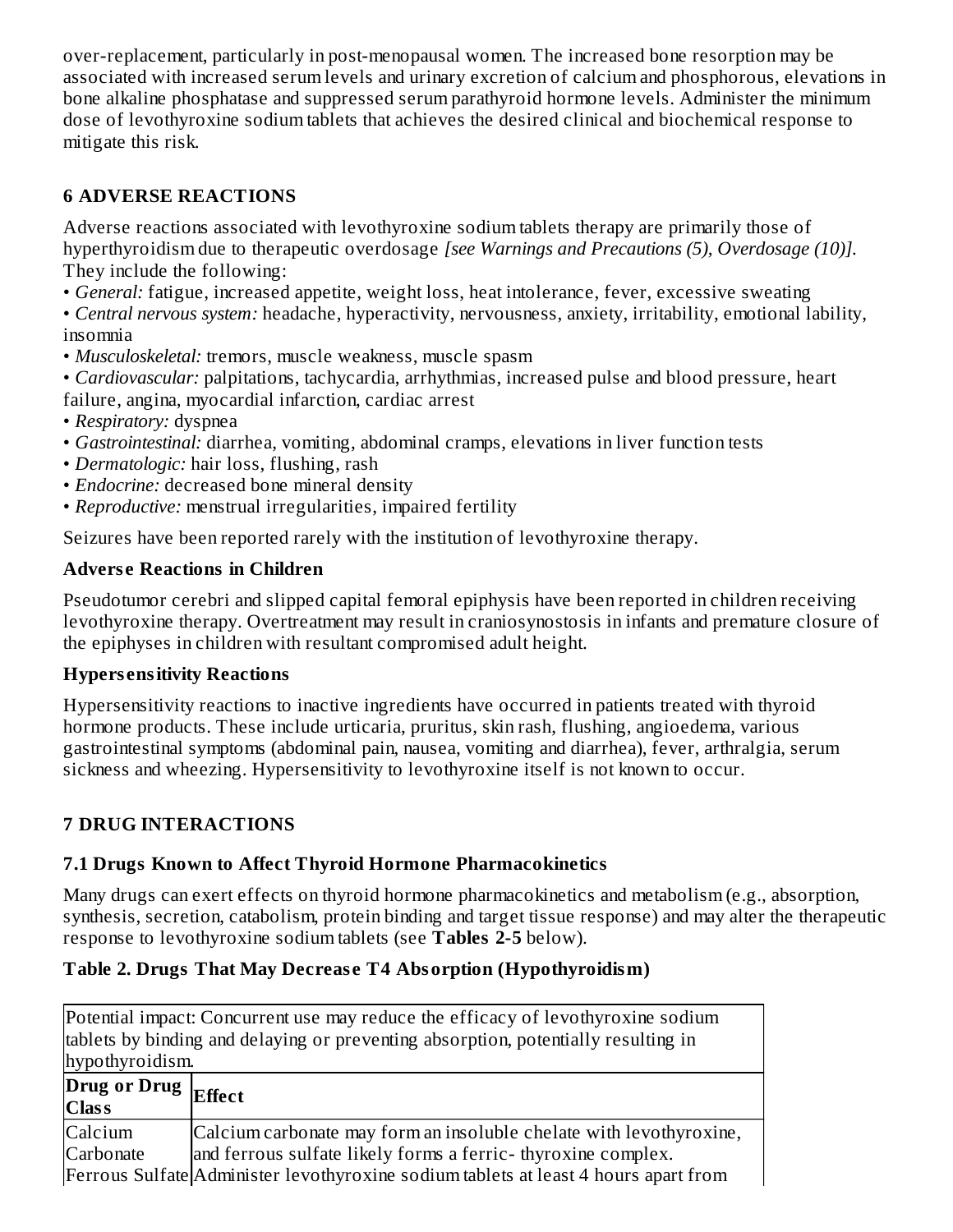|                                                                                                                                 | these agents.                                                                                                                                                                                                                                                         |
|---------------------------------------------------------------------------------------------------------------------------------|-----------------------------------------------------------------------------------------------------------------------------------------------------------------------------------------------------------------------------------------------------------------------|
| Orlistat                                                                                                                        | Monitor patients treated concomitantly with orlistat and levothyroxine<br>sodium tablets for changes in thyroid function.                                                                                                                                             |
| <b>Bile Acid</b><br>Sequestrants<br>-Colesevelam                                                                                | Bile acid sequestrants and ion exchange resins are known to decrease<br>levothyroxine absorption. Administer levothyroxine sodium tablets at<br>least 4 hours prior to these drugs or monitor TSH levels.                                                             |
| Cholestyramine<br>-Colestipol<br><b>Ion Exchange</b><br><b>Resins</b><br>-Kayexalate<br>-Sevelamer                              |                                                                                                                                                                                                                                                                       |
| Other drugs:<br>Proton Pump<br>Inhibitors<br>Sucralfate<br>Antacids<br>- Aluminum &<br>Magnesium<br>Hydroxides<br>- Simethicone | Gastric acidity is an essential requirement for adequate absorption of<br>levothyroxine. Sucralfate, antacids and proton pump inhibitors may<br>cause hypochlorhydria, affect intragastric pH and reduce levothyroxine<br>absorption. Monitor patients appropriately. |

#### **Table 3. Drugs That May Alter T4 and Triiodothyronine (T3) Serum Transport Without Affecting Free Thyroxine (FT4) Concentration (Euthyroidism)**

| Drug or Drug     | <b>Effect</b>                                                               |
|------------------|-----------------------------------------------------------------------------|
| <b>Class</b>     |                                                                             |
| Clofibrate       | These drugs may increase serum thyroxine-binding globulin                   |
| Estrogen-        | (TBG) concentration.                                                        |
| containing oral  |                                                                             |
| contraceptives   |                                                                             |
| Estrogens (oral) |                                                                             |
| Heroin/          |                                                                             |
| Methadone 5-     |                                                                             |
| Fluorouracil     |                                                                             |
| Mitotane         |                                                                             |
| Tamoxifen        |                                                                             |
| Androgens /      | These drugs may decrease serum TBG concentration.                           |
| Anabolic         |                                                                             |
| Steroids         |                                                                             |
| Asparaginase     |                                                                             |
| Glucocorticoids  |                                                                             |
| Slow-Release     |                                                                             |
| Nicotinic Acid   |                                                                             |
|                  | Potential impact (below): Administration of these agents with levothyroxine |
|                  | sodium tablets results in an initial transient increase in FT4. Continued   |
|                  | administration results in a decrease in serum T4 and normal FT4 and TSH     |
| concentrations.  |                                                                             |
| Salicylates (>2  | Salicylates inhibit binding of T4 and T3 to TBG and transthyretin.          |
| g/day)           | An initial increase in serum FT4 is followed by return of FT4 to            |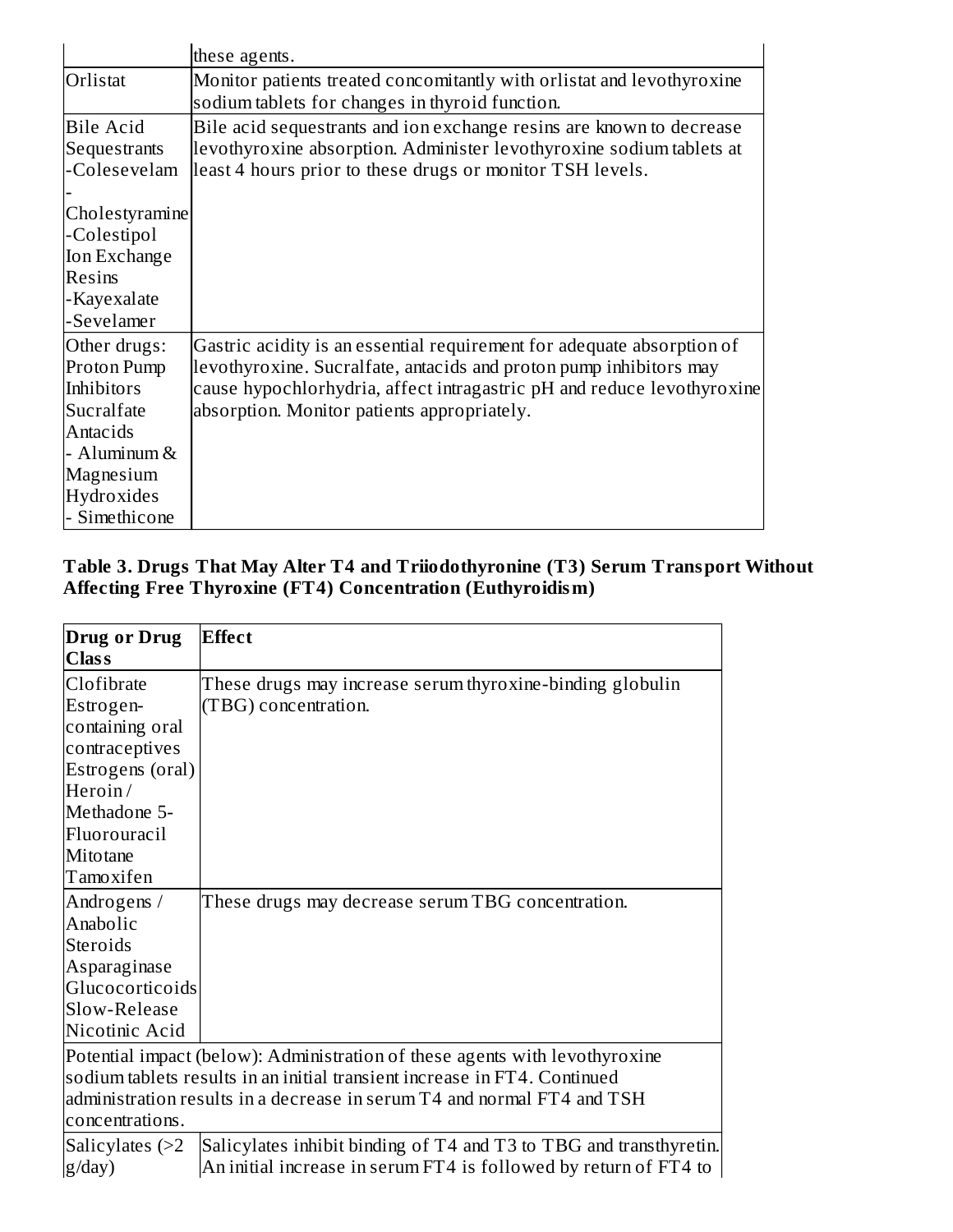|                        | normal levels with sustained therapeutic serum salicylate<br>concentrations, although total T4 levels may decrease by as<br>much as 30%. |
|------------------------|------------------------------------------------------------------------------------------------------------------------------------------|
| Other drugs:           | These drugs may cause protein-binding site displacement.                                                                                 |
| Carbamazepine          | Furosemide has been shown to inhibit the protein binding of T4                                                                           |
| Furosemide             | to TBG and albumin, causing an increase free T4 fraction in                                                                              |
| $( >80 \text{ mg IV})$ | serum. Furosemide competes for T4-binding sites on TBG,                                                                                  |
| Heparin                | prealbumin and albumin, so that a single high dose can acutely                                                                           |
| Hydantoins             | lower the total T4 level. Phenytoin and carbamazepine reduce                                                                             |
| Non-Steroidal          | serum protein binding of levothyroxine, and total and free T4                                                                            |
| Anti-                  | may be reduced by 20% to 40%, but most patients have normal                                                                              |
| inflammatory           | serum TSH levels and are clinically euthyroid. Closely monitor                                                                           |
| <b>Drugs</b>           | thyroid hormone parameters.                                                                                                              |
| l-Fenamates            |                                                                                                                                          |

# **Table 4. Drugs That May Alter Hepatic Metabolism of T4 (Hypothyroidism)**

|                              | Potential impact: Stimulation of hepatic microsomal drug-metabolizing enzyme<br>activity may cause increased hepatic degradation of levothyroxine, resulting in<br>increased levothyroxine sodium tablets requirements.                                                                                                                                                                                                                                 |
|------------------------------|---------------------------------------------------------------------------------------------------------------------------------------------------------------------------------------------------------------------------------------------------------------------------------------------------------------------------------------------------------------------------------------------------------------------------------------------------------|
| Drug or<br><b>Drug Class</b> | <b>Effect</b>                                                                                                                                                                                                                                                                                                                                                                                                                                           |
| Rifampin                     | Phenobarbital Phenobarbital has been shown to reduce the response to thyroxine.<br>Phenobarbital increases L-thyroxine metabolism by inducing uridine<br>5'-diphospho-glucuronosyltransferase (UGT) and leads to a lower<br>T4 serum levels. Changes in thyroid status may occur if barbiturates<br>are added or withdrawn from patients being treated for<br>hypothyroidism. Rifampin has been shown to accelerate the<br>metabolism of levothyroxine. |

# **Table 5. Drugs That May Decreas e Conversion of T4 to T3**

|                                             | Potential impact: Administration of these enzyme inhibitors decreases the<br>peripheral conversion of T4 to T3, leading to decreased T3 levels. However,<br>serum T4 levels are usually normal but may occasionally be slightly increased.                                                                                                       |
|---------------------------------------------|--------------------------------------------------------------------------------------------------------------------------------------------------------------------------------------------------------------------------------------------------------------------------------------------------------------------------------------------------|
| Drug or Drug<br><b>Class</b>                | <b>Effect</b>                                                                                                                                                                                                                                                                                                                                    |
| Propranolol<br>$>160$ mg/day)               | Beta-adrenergic In patients treated with large doses of propranolol $($ >160<br>antagonists (e.g., mg/day), T3 and T4 levels change, TSH levels remain normal and<br>patients are clinically euthyroid. Actions of particular beta-<br>adrenergic antagonists may be impaired when a hypothyroid<br>patient is converted to the euthyroid state. |
| (e.g.,<br>Dexamethasone<br>$\geq$ 4 mg/day) | Glucocorticoids Short-term administration of large doses of glucocorticoids may<br>decrease serum T3 concentrations by 30% with minimal change<br>in serum T4 levels. However, long-term glucocorticoid therapy<br>may result in slightly decreased T3 and T4 levels due to<br>decreased TBG production (See above).                             |
| Other drugs:<br>Amiodarone                  | Amiodarone inhibits peripheral conversion of levothyroxine<br>$(T4)$ to triiodothyronine $(T3)$ and may cause isolated biochemical<br>changes (increase in serum free-T4 and decreased or normal<br>free-T3) in clinically euthyroid patients.                                                                                                   |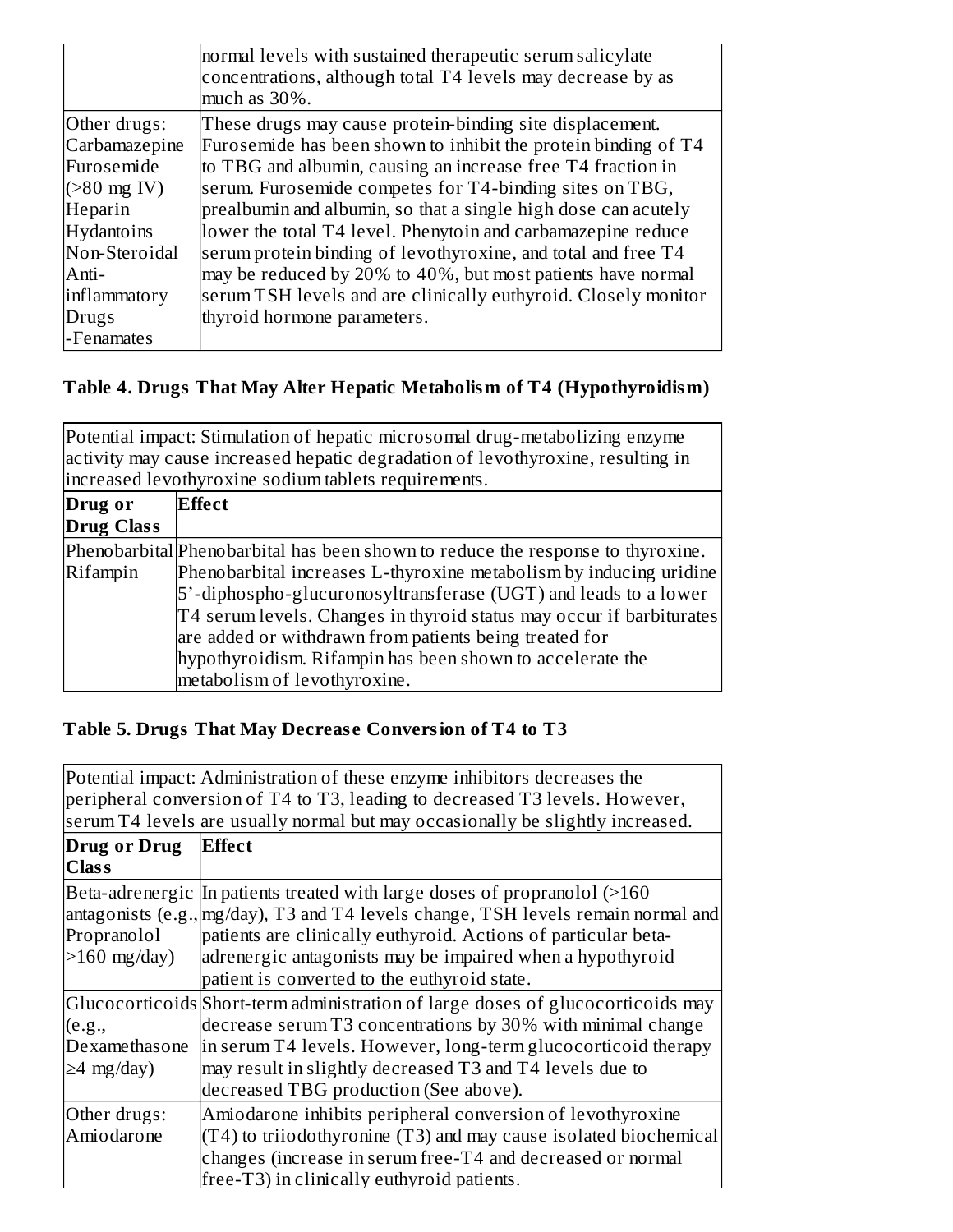# **7.2 Antidiabetic Therapy**

Addition of levothyroxine sodium tablets therapy in patients with diabetes mellitus may worsen glycemic control and result in increased antidiabetic agent or insulin requirements. Carefully monitor glycemic control, especially when thyroid therapy is started, changed or discontinued *[see Warnings and Precautions (5.5)].*

free-T3) in clinically euthyroid patients.

# **7.3 Oral Anticoagulants**

Levothyroxine sodium tablets increases the response to oral anticoagulant therapy. Therefore, a decrease in the dose of anticoagulant may be warranted with correction of the hypothyroid state or when the levothyroxine sodium tablets dose is increased. Closely monitor coagulation tests to permit appropriate and timely dosage adjustments.

# **7.4 Digitalis Glycosides**

Levothyroxine sodium tablets may reduce the therapeutic effects of digitalis glycosides. Serum digitalis glycoside levels may decrease when a hypothyroid patient becomes euthyroid, necessitating an increase in the dose of digitalis glycosides.

# **7.5 Antidepressant Therapy**

Concurrent use of tricyclic (e.g., amitriptyline) or tetracyclic (e.g., maprotiline) antidepressants and levothyroxine sodium tablets may increase the therapeutic and toxic effects of both drugs, possibly due to increased receptor sensitivity to catecholamines. Toxic effects may include increased risk of cardiac arrhythmias and central nervous system stimulation. Levothyroxine sodium tablets may accelerate the onset of action of tricyclics. Administration of sertraline in patients stabilized on levothyroxine sodium tablets may result in increased levothyroxine sodium tablets requirements.

# **7.6 Ketamine**

Concurrent use of ketamine and levothyroxine sodium tablets may produce marked hypertension and tachycardia. Closely monitor blood pressure and heart rate in these patients.

# **7.7 Sympathomimetics**

Concurrent use of sympathomimetics and levothyroxine sodium tablets may increase the effects of sympathomimetics or thyroid hormone. Thyroid hormones may increase the risk of coronary insufficiency when sympathomimetic agents are administered to patients with coronary artery disease.

# **7.8 Tyrosine-Kinas e Inhibitors**

Concurrent use of tyrosine-kinase inhibitors such as imatinib may cause hypothyroidism. Closely monitor TSH levels in such patients.

# **7.9 Drug-Food Interactions**

Consumption of certain foods may affect levothyroxine sodium tablets absorption thereby necessitating adjustments in dosing *[see Dosage and Administration (2.1)].* Soybean flour, cottonseed meal, walnuts and dietary fiber may bind and decrease the absorption of levothyroxine sodium tablets from the gastrointestinal tract. Grapefruit juice may delay the absorption of levothyroxine and reduce its bioavailability.

# **7.10 Drug-Laboratory Test Interactions**

Consider changes in TBG concentration when interpreting T4 and T3 values. Measure and evaluate unbound (free) hormone and/or determine the free-T4 index (FT4I) in this circumstance. Pregnancy, infectious hepatitis, estrogens, estrogen-containing oral contraceptives, and acute intermittent porphyria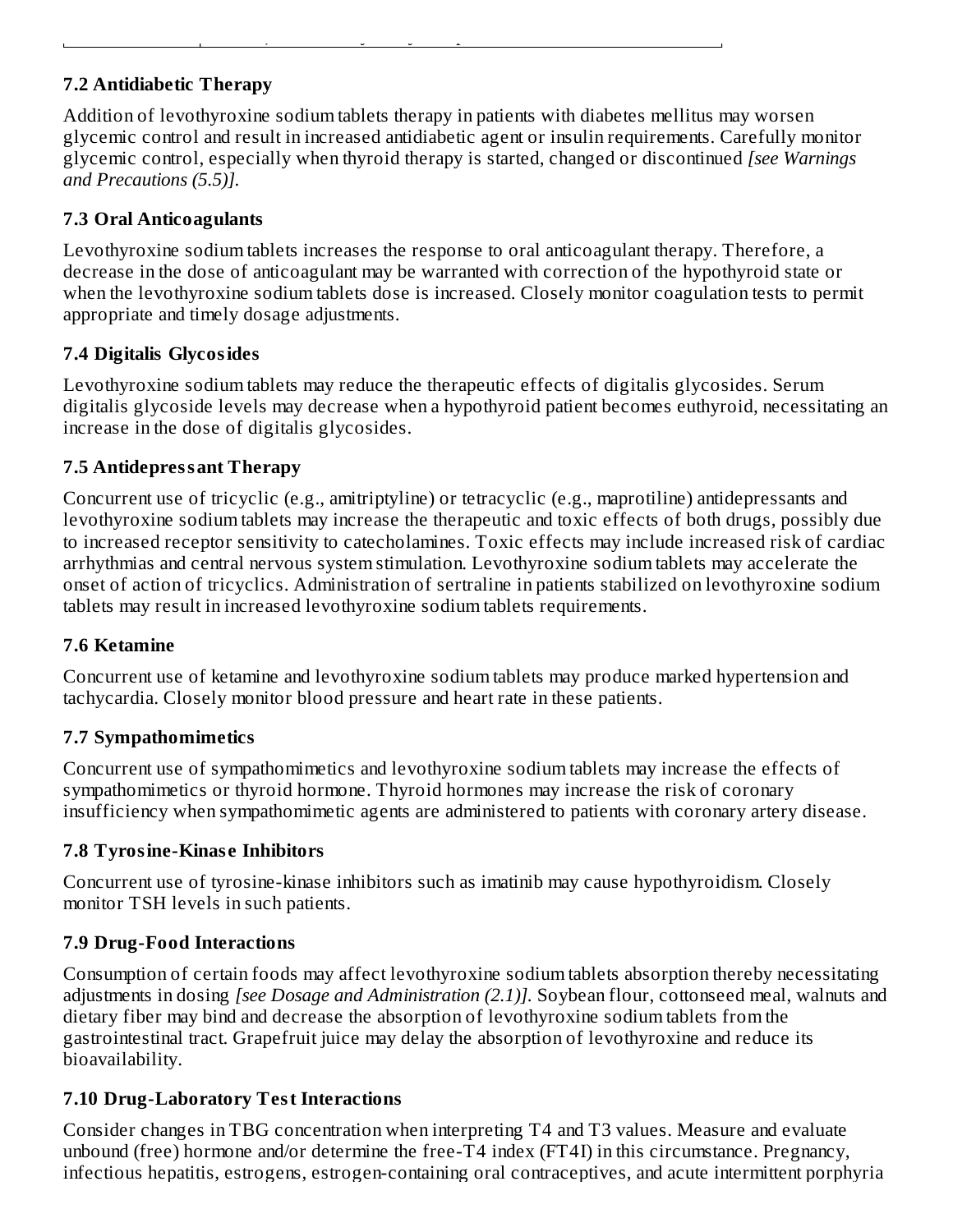increase TBG concentration. Nephrosis, severe hypoproteinemia, severe liver disease, acromegaly, androgens and corticosteroids decrease TBG concentration. Familial hyper- or hypo-thyroxine binding globulinemias have been described, with the incidence of TBG deficiency approximating 1 in 9000.

# **8 USE IN SPECIFIC POPULATIONS**

# **8.1 Pregnancy**

## Risk Summary

Experience with levothyroxine use in pregnant women, including data from post-marketing studies, have not reported increased rates of major birth defects or miscarriages *[see Data]*. There are risks to the mother and fetus associated with untreated hypothyroidism in pregnancy. Since TSH levels may increase during pregnancy, TSH should be monitored and levothyroxine sodium tablets dosage adjusted during pregnancy *[see Clinical Considerations].* There are no animal studies conducted with levothyroxine during pregnancy. Levothyroxine sodium tablets should not be discontinued during pregnancy and hypothyroidism diagnosed during pregnancy should be promptly treated.

The estimated background risk of major birth defects and miscarriage for the indicated population is unknown. In the U.S. general population, the estimated background risk of major birth defects and miscarriage in clinically recognized pregnancies is 2 to 4% and 15 to 20%, respectively.

# Clinical Considerations

# *Disease-Associated Maternal and/or Embryo/Fetal Risk*

Maternal hypothyroidism during pregnancy is associated with a higher rate of complications, including spontaneous abortion, gestational hypertension, pre-eclampsia, stillbirth and premature delivery. Untreated maternal hypothyroidism may have an adverse effect on fetal neurocognitive development.

# *Dose Adjustments During Pregnancy and the Postpartum Period*

Pregnancy may increase levothyroxine sodium tablets requirements. Serum TSH levels should be monitored and the levothyroxine sodium tablets dosage adjusted during pregnancy. Since postpartum TSH levels are similar to preconception values, the levothyroxine sodium tablets dosage should return to the pre-pregnancy dose immediately after delivery *[see Dosage and Administration (2.3)].*

#### Data

#### *Human Data*

Levothyroxine is approved for use as a replacement therapy for hypothyroidism. There is a long experience of levothyroxine use in pregnant women, including data from post-marketing studies that have not reported increased rates of fetal malformations, miscarriages or other adverse maternal or fetal outcomes associated with levothyroxine use in pregnant women.

#### **8.2 Lactation**

#### Risk Summary

Limited published studies report that levothyroxine is present in human milk. However, there is insufficient information to determine the effects of Levothyroxine on the breastfed infant and no available information on the effects of levothyroxine on milk production. Adequate levothyroxine treatment during lactation may normalize milk production in hypothyroid lactating mothers. The developmental and health benefits of breastfeeding should be considered along with the mother's clinical need for levothyroxine sodium tablets and any potential adverse effects on the breastfed infant from levothyroxine sodium tablets or from the underlying maternal condition.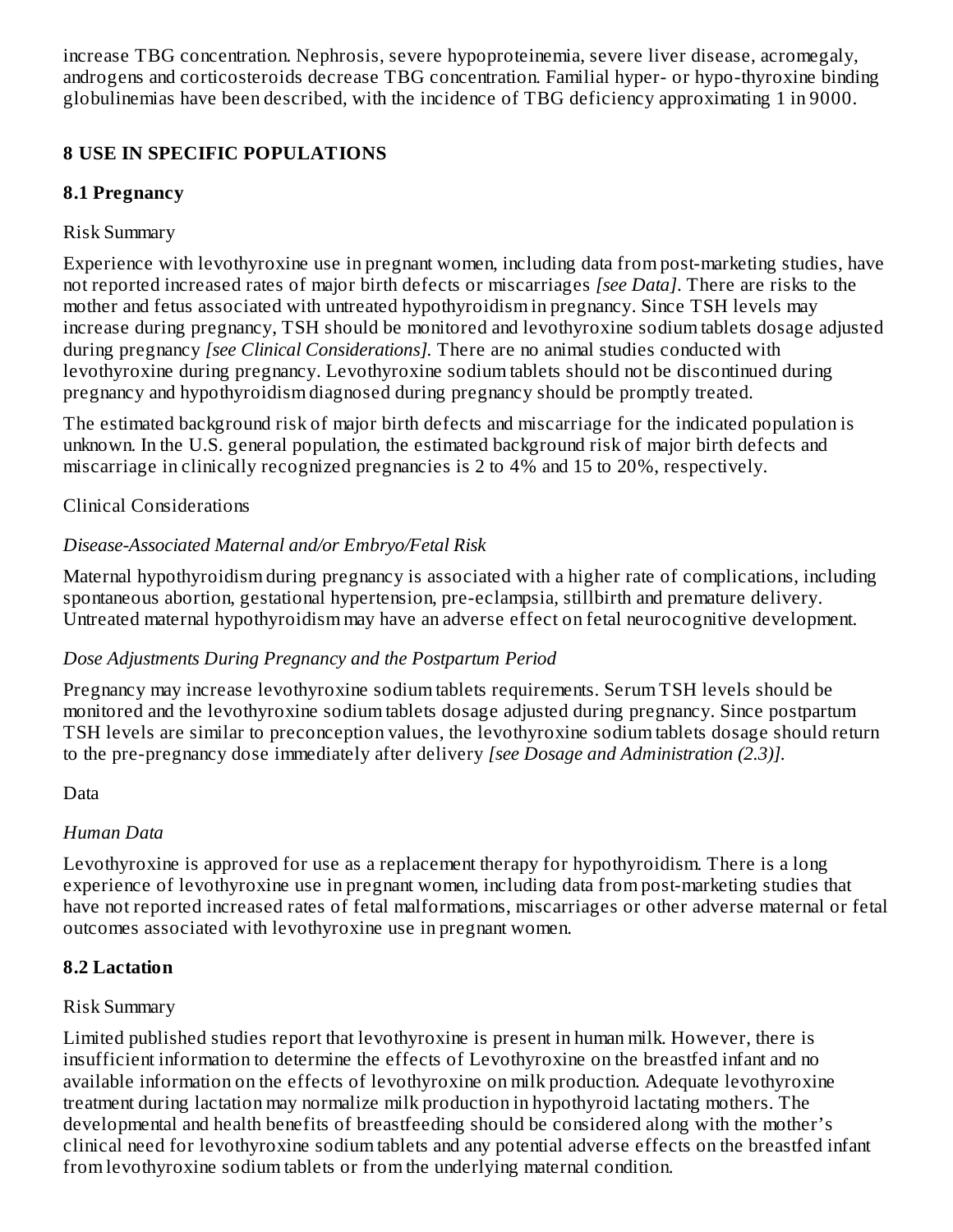#### **8.4 Pediatric Us e**

The initial dose of levothyroxine sodium tablets varies with age and body weight. Dosing adjustments are based on an assessment of the individual patient's clinical and laboratory parameters *[see Dosage and Administration (2.3, 2.4)].*

In children in whom a diagnosis of permanent hypothyroidism has not been established, discontinue levothyroxine sodium tablets administration for a trial period, but only after the child is at least 3 years of age. Obtain serum T4 and TSH levels at the end of the trial period, and use laboratory test results and clinical assessment to guide diagnosis and treatment, if warranted.

## Congenital Hypothyroidism *[See Dosage and Administration (2.3, 2.4)]*

Rapid restoration of normal serum T4 concentrations is essential for preventing the adverse effects of congenital hypothyroidism on intellectual development as well as on overall physical growth and maturation. Therefore, initiate levothyroxine sodium tablets therapy immediately upon diagnosis. Levothyroxine is generally continued for life in these patients.

Closely monitor infants during the first 2 weeks of levothyroxine sodium tablets therapy for cardiac overload, arrhythmias and aspiration from avid suckling.

Closely monitor patients to avoid undertreatment or overtreatment. Undertreatment may have deleterious effects on intellectual development and linear growth. Overtreatment is associated with craniosynostosis in infants, may adversely affect the tempo of brain maturation and may accelerate the bone age and result in premature epiphyseal closure and compromised adult stature.

### Acquired Hypothyroidism in Pediatric Patients

Closely monitor patients to avoid undertreatment and overtreatment. Undertreatment may result in poor school performance due to impaired concentration and slowed mentation and in reduced adult height. Overtreatment may accelerate the bone age and result in premature epiphyseal closure and compromised adult stature.

Treated children may manifest a period of catch-up growth, which may be adequate in some cases to normalize adult height. In children with severe or prolonged hypothyroidism, catch-up growth may not be adequate to normalize adult height.

# **8.5 Geriatric Us e**

Because of the increased prevalence of cardiovascular disease among the elderly, initiate levothyroxine sodium tablets at less than the full replacement dose *[see Warnings and Precautions (5.1) and Dosage and Administration (2.3)].* Atrial arrhythmias can occur in elderly patients. Atrial fibrillation is the most common of the arrhythmias observed with levothyroxine overtreatment in the elderly.

# **10 OVERDOSAGE**

The signs and symptoms of overdosage are those of hyperthyroidism *[see Warnings and Precautions (5) and Adverse Reactions (6)].* In addition, confusion and disorientation may occur. Cerebral embolism, shock, coma and death have been reported. Seizures occurred in a 3-year- old child ingesting 3.6 mg of levothyroxine. Symptoms may not necessarily be evident or may not appear until several days after ingestion of levothyroxine sodium.

Reduce the levothyroxine sodium tablets dose or discontinue temporarily if signs or symptoms of overdosage occur. Initiate appropriate supportive treatment as dictated by the patient's medical status.

For current information on the management of poisoning or overdosage, contact the National Poison Control Center at 1-800-222-1222 or www.poison.org.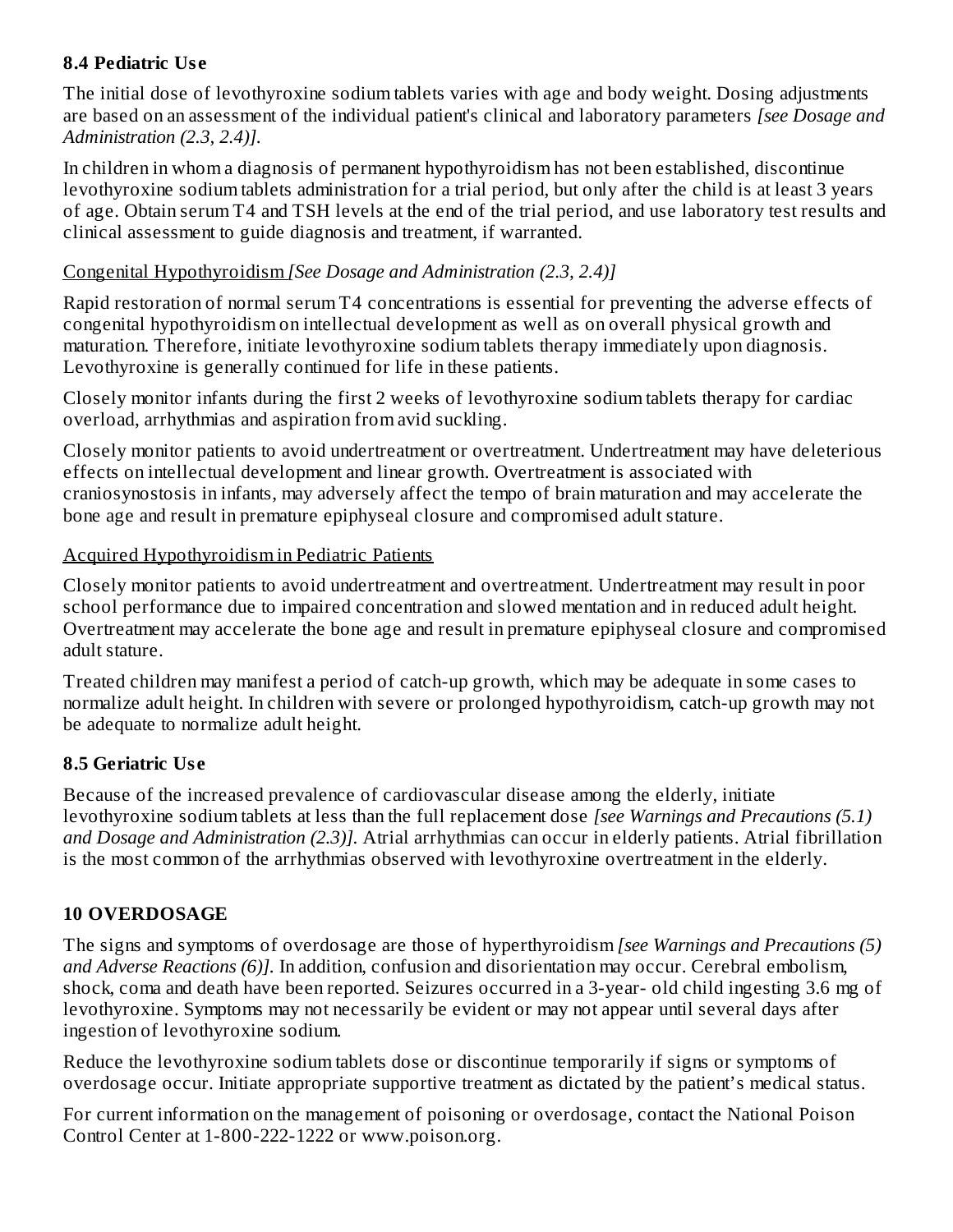#### **11 DESCRIPTION**

Levothyroxine sodium tablets, USP contain synthetic crystalline L-3,3',5,5'- tetraiodothyronine sodium salt [levothyroxine (T4) sodium]. Synthetic T4 is chemically identical to that produced in the human thyroid gland. Levothyroxine (T4) sodium has an empirical formula of C15H10I4NNaO4 **•**xH2O (where  $x = 5$ ), molecular weight of 798.86 g/mol (anhydrous) and structural formula as shown:



Levothyroxine sodium tablets for oral administration are supplied in the following strengths: 25 mcg, 50 mcg, 75 mcg, 88 mcg, 100 mcg, 112 mcg, 125 mcg, 137 mcg, 150 mcg, 175 mcg, 200 mcg and 300 mcg. Each levothyroxine sodium tablet contains the inactive ingredients Magnesium Stearate, NF; Microcrystalline Cellulose, NF; Colloidal Silicone Dioxide, NF; and Sodium Starch Glycolate, NF. Each tablet strength meets USP Dissolution Test 2. **Table 6** provides a listing of the color additives by tablet strength:

| Strength<br>(mcg) | Color additive(s)                                                                                    |
|-------------------|------------------------------------------------------------------------------------------------------|
| 25                | FD&C Yellow No. 6 Aluminum Lake                                                                      |
| 50                | None                                                                                                 |
| 75                | FD&C Blue No. 2 Aluminum Lake, D&C Red No. 27 Aluminum<br>Lake                                       |
| 88                | FD&C Blue No. 1 Aluminum Lake, D&C Yellow No. 10 Aluminum<br>Lake, D&C RedNo. 30 Aluminum Lake       |
| 100               | D&C Yellow No. 10 Aluminum Lake, D&C Red Lake Blend (D&C<br>Red No. 27 Lake and D&C Red No. 30 Lake) |
| 112               | D&C Red No. 27 Aluminum Lake, D&C Red No. 30 Aluminum<br>Lake                                        |
| 125               | FD&C Yellow No. 6 Aluminum Lake, FD&C Red No. 40<br>Aluminum Lake, FD&C Blue No. 1 Aluminum Lake     |
| 137               | FD&C Blue No. 1 Aluminum Lake                                                                        |
| 150               | FD&C Blue No. 2 Aluminum Lake                                                                        |
| 175               | D&C Red No. 27 Aluminum Lake, D&C Red No. 30 Aluminum<br>Lake, FD&C Blue No. 1 Aluminum Lake         |
| 200               | D&C Yellow No. 10 Aluminum Lake, D&C Red No. 27 Aluminum<br>Lake                                     |
| 300               | D&C Yellow No. 10 Aluminum Lake, FD&C Yellow No. 6<br>Aluminum Lake, FD&C Blue No. 1 Aluminum Lake   |

#### **Table 6. Levothyroxine Sodium Tablets Color Additives**

# **12 CLINICAL PHARMACOLOGY**

#### **12.1 Mechanism of Action**

Thyroid hormones exert their physiologic actions through control of DNA transcription and protein synthesis. Triiodothyronine (T3) and L-thyroxine (T4) diffuse into the cell nucleus and bind to thyroid receptor proteins attached to DNA. This hormone nuclear receptor complex activates gene transcription and synthesis of messenger RNA and cytoplasmic proteins.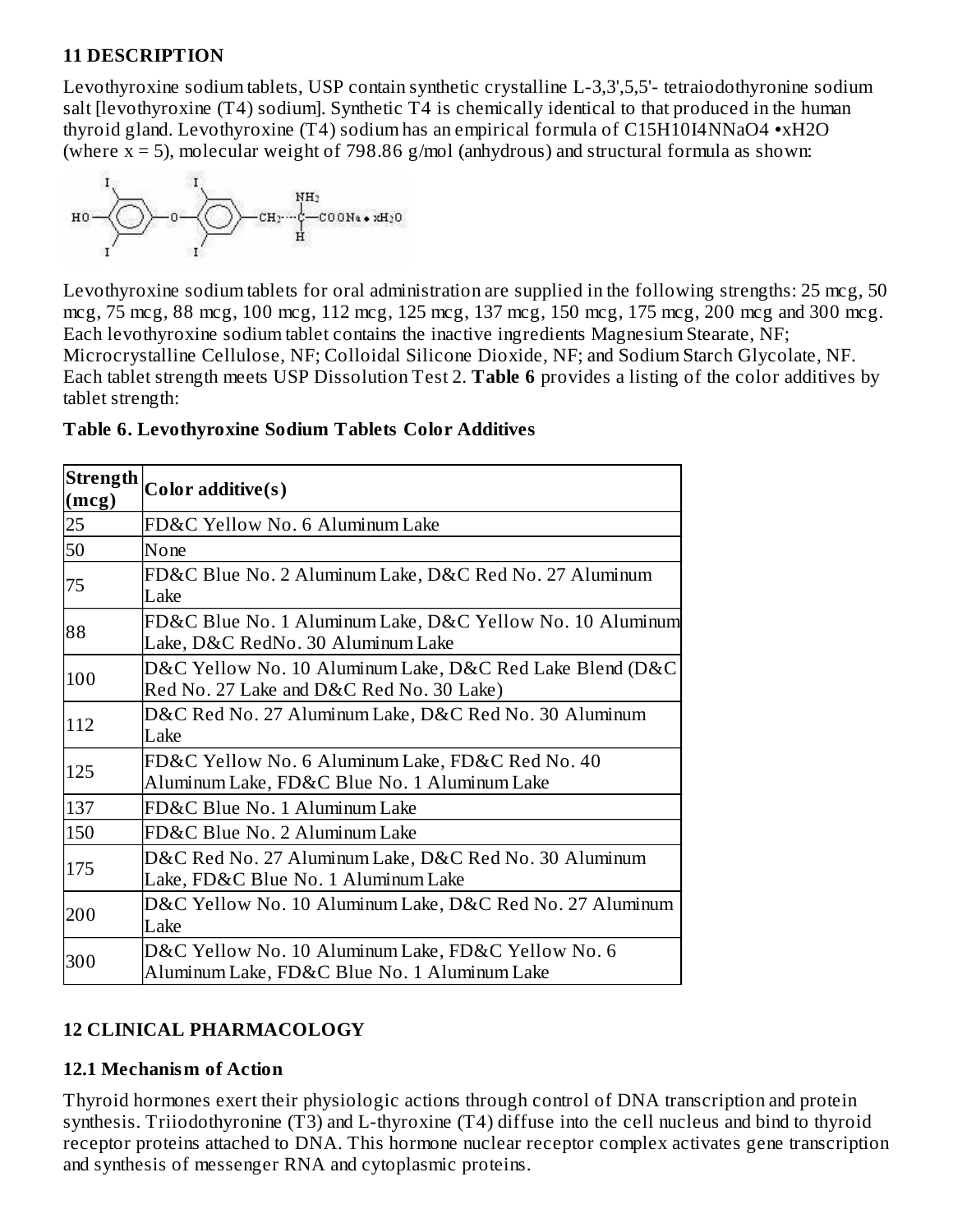The physiological actions of thyroid hormones are produced predominantly by T3, the majority of which (approximately 80%) is derived from T4 by deiodination in peripheral tissues.

#### **12.2 Pharmacodynamics**

Oral levothyroxine sodium is a synthetic T4 hormone that exerts the same physiologic effect as endogenous T4, thereby maintaining normal T4 levels when a deficiency is present.

## **12.3 Pharmacokinetics**

### **Absorption**

Absorption of orally administered T4 from the gastrointestinal tract ranges from 40% to 80%. The majority of the levothyroxine sodium tablets dose is absorbed from the jejunum and upper ileum. The relative bioavailability of levothyroxine sodium tablets, compared to an equal nominal dose of oral levothyroxine sodium solution, is approximately 99%. T4 absorption is increased by fasting, and decreased in malabsorption syndromes and by certain foods such as soybeans. Dietary fiber decreases bioavailability of T4. Absorption may also decrease with age. In addition, many drugs and foods affect T4 absorption *[see Drug Interactions (7)].*

### Distribution

Circulating thyroid hormones are greater than 99% bound to plasma proteins, including thyroxinebinding globulin (TBG), thyroxine-binding prealbumin (TBPA) and albumin (TBA), whose capacities and affinities vary for each hormone. The higher affinity of both TBG and TBPA for T4 partially explains the higher serum levels, slower metabolic clearance and longer half-life of T4 compared to T3. Protein-bound thyroid hormones exist in reverse equilibrium with small amounts of free hormone. Only unbound hormone is metabolically active. Many drugs and physiologic conditions affect the binding of thyroid hormones to serum proteins *[see Drug Interactions (7)].* Thyroid hormones do not readily cross the placental barrier *[see Use in Specific Populations (8.1)].*

#### Elimination

#### *Metabolism*

T4 is slowly eliminated (see **Table 7**). The major pathway of thyroid hormone metabolism is through sequential deiodination. Approximately 80% of circulating T3 is derived from peripheral T4 by monodeiodination. The liver is the major site of degradation for both T4 and T3, with T4 deiodination also occurring at a number of additional sites, including the kidney and other tissues. Approximately 80% of the daily dose of T4 is deiodinated to yield equal amounts of T3 and reverse T3 (rT3). T3 and rT3 are further deiodinated to diiodothyronine. Thyroid hormones are also metabolized via conjugation with glucuronides and sulfates and excreted directly into the bile and gut where they undergo enterohepatic recirculation.

#### *Excretion*

Thyroid hormones are primarily eliminated by the kidneys. A portion of the conjugated hormone reaches the colon unchanged and is eliminated in the feces. Approximately 20% of T4 is eliminated in the stool. Urinary excretion of T4 decreases with age.

# **Table 7. Pharmacokinetic Parameters of Thyroid Hormones in Euthyroid Patients**

| Hormone                         | Ratio in Biologic $\begin{vmatrix} 1/2 \\ 1/2 \end{vmatrix}$ Binding<br>Thyroglobulin Potency $\begin{vmatrix} 1 & 0 & 0 \\ (days) & (q_0) & a \end{vmatrix}$ |             | Protein |
|---------------------------------|---------------------------------------------------------------------------------------------------------------------------------------------------------------|-------------|---------|
| Levothyroxine $\vert_{10}$ - 20 |                                                                                                                                                               | $6 - 7^{b}$ | 99.96   |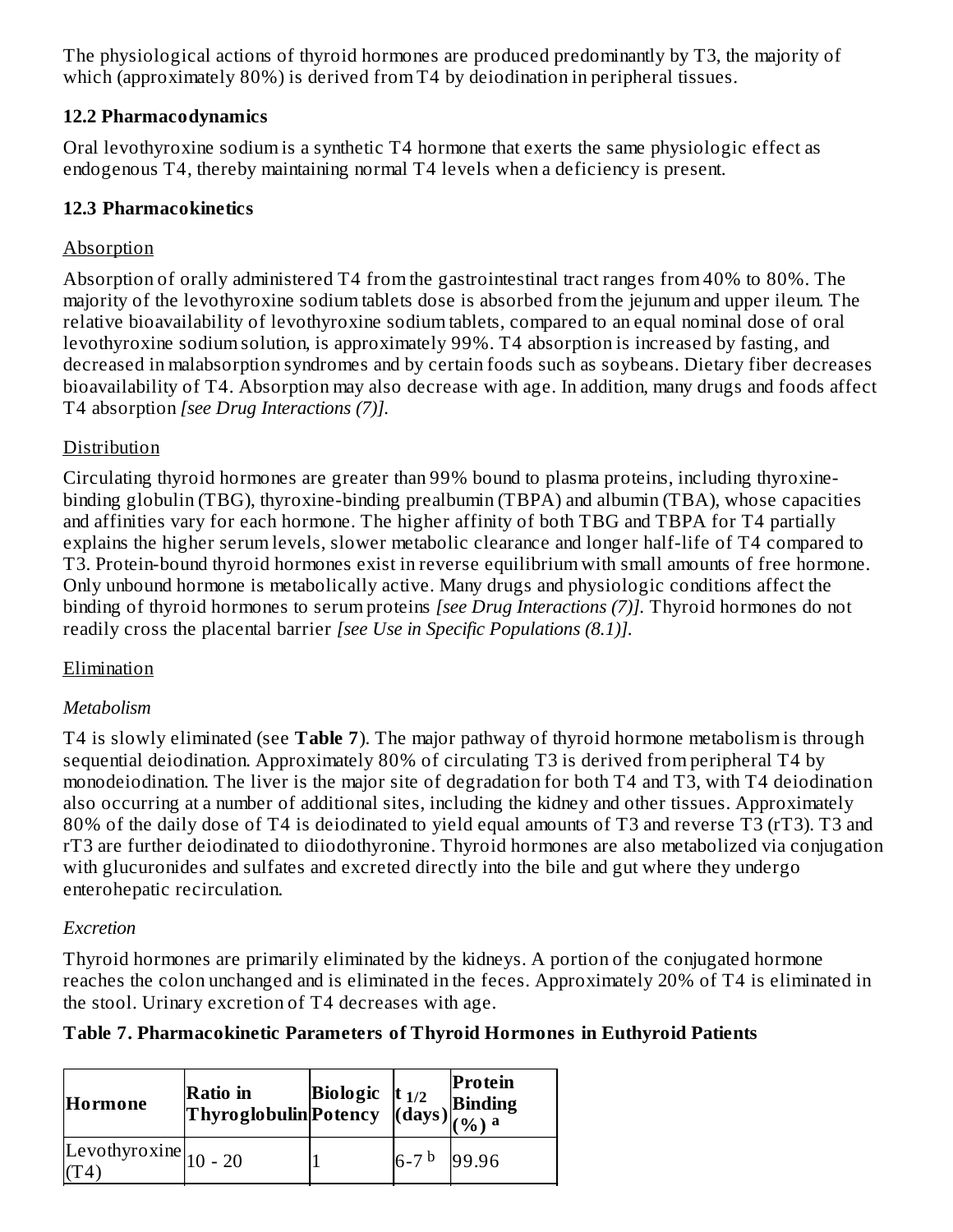| Liothyronine<br>(T3)                               |  |  |  | 99.5 |  |
|----------------------------------------------------|--|--|--|------|--|
| a. Includes TBG, TBPA and TBA                      |  |  |  |      |  |
| b. 3 to 4 days in hyperthyroidism, 9 to 10 days in |  |  |  |      |  |
| hypothyroidism                                     |  |  |  |      |  |

## **13 NONCLINICAL TOXICOLOGY**

#### **13.1 Carcinogenesis, Mutagenesis, Impairment of Fertility**

Standard animal studies have not been performed to evaluate the carcinogenic potential, mutagenic potential or effects on fertility of levothyroxine.

#### **16 HOW SUPPLIED/STORAGE AND HANDLING**

Levothyroxine Sodium Tablets, USP are supplied as follows:

| Strength               |                   | <b>Tablet</b>                  | $NDC#$ for    | $NDC \# for$  |
|------------------------|-------------------|--------------------------------|---------------|---------------|
| $\left($ mcg $\right)$ |                   | Color/Shape  Ma <u>rkin</u> gs | bottles of 30 | bottles of 90 |
| 100                    | Yellow/<br>Caplet | " $100"$ and<br>"GG/335"       | 70934-152-30  | 70934-152-90  |

#### **Storage Conditions**

Store at 25°C (77°F); excursions permitted to 15° to 30° C (59° to 86° F) [see USP Controlled Room Temperature]. Levothyroxine sodium tablets should be protected from light and moisture.

# **17 PATIENT COUNSELING INFORMATION**

#### Inform the patient of the following information to aid in the safe and effective use of levothyroxine *sodium tablets:*

#### *Dosing and Administration*

• Instruct patients that levothyroxine sodium tablets should be taken with a full glass of water since the tablet may rapidly disintegrate.

• Instruct patients to take levothyroxine sodium tablets only as directed by their healthcare provider.

• Instruct patients to take levothyroxine sodium tablets as a single dose, preferably on an empty stomach, one-half to one hour before breakfast.

• Inform patients that agents such as iron and calcium supplements and antacids can decrease the absorption of levothyroxine. Instruct patients not to take levothyroxine sodium tablets within 4 hours of these agents.

• Instruct patients to notify their healthcare provider if they are pregnant or breastfeeding or are thinking of becoming pregnant while taking levothyroxine sodium tablets.

#### *Important Information*

• Inform patients that it may take several weeks before they notice an improvement in symptoms.

• Inform patients that the levothyroxine in levothyroxine sodium tablets is intended to replace a hormone that is normally produced by the thyroid gland. Generally, replacement therapy is to be taken for life.

• Inform patients that levothyroxine sodium tablets should not be used as a primary or adjunctive therapy in a weight control program.

• Instruct patients to notify their healthcare provider if they are taking any other medications, including prescription and over-the-counter preparations.

• Instruct patients to notify their physician of any other medical conditions they may have, particularly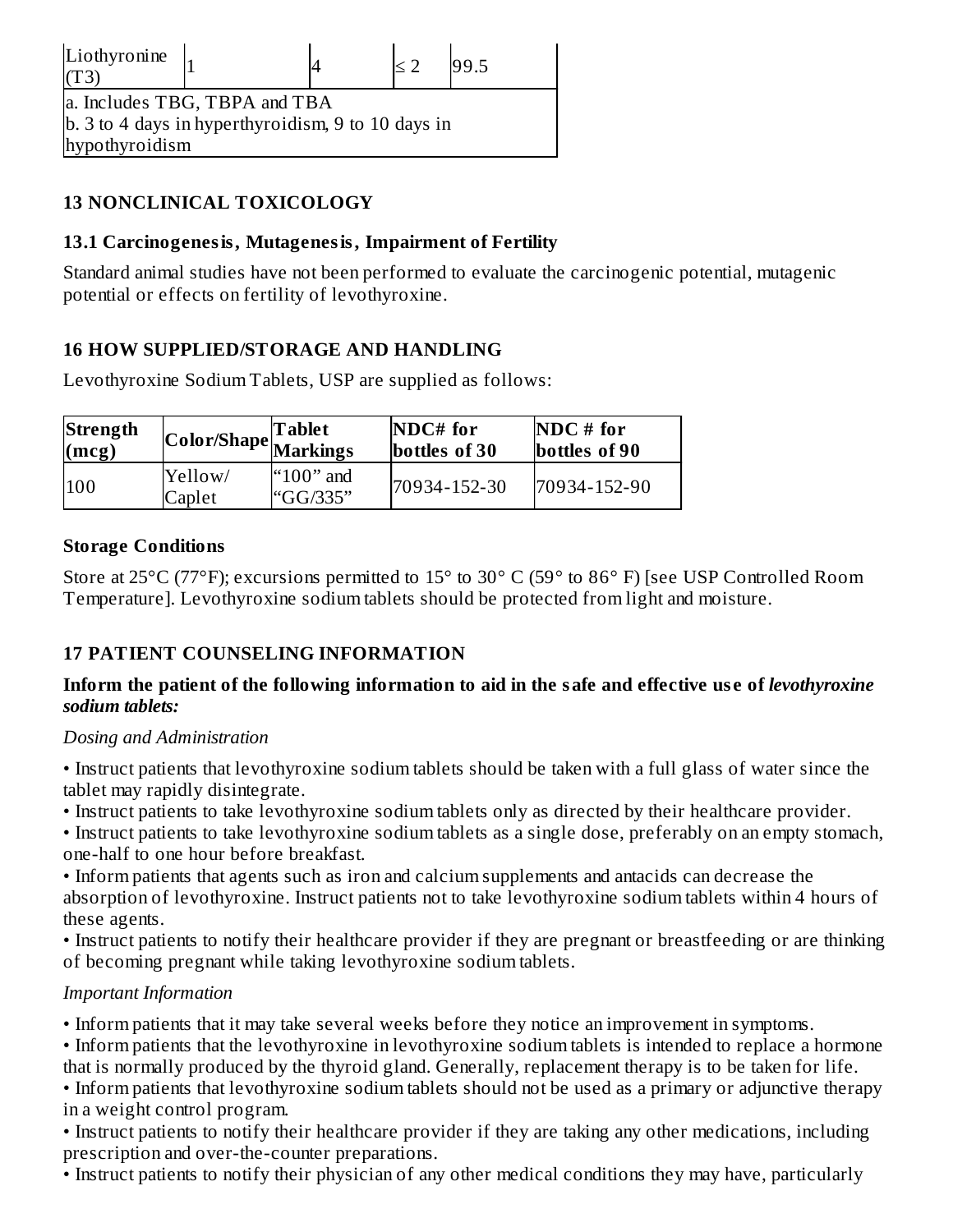heart disease, diabetes, clotting disorders and adrenal or pituitary gland problems, as the dose of medications used to control these other conditions may need to be adjusted while they are taking levothyroxine sodium tablets. If they have diabetes, instruct patients to monitor their blood and/or urinary glucose levels as directed by their physician and immediately report any changes to their physician. If patients are taking anticoagulants, their clotting status should be checked frequently. • Instruct patients to notify their physician or dentist that they are taking levothyroxine sodium tablets prior to any surgery.

#### *Adverse Reactions*

• Instruct patients to notify their healthcare provider if they experience any of the following symptoms: rapid or irregular heartbeat, chest pain, shortness of breath, leg cramps, headache, nervousness, irritability, sleeplessness, tremors, change in appetite, weight gain or loss, vomiting, diarrhea, excessive sweating, heat intolerance, fever, changes in menstrual periods, hives or skin rash or any other unusual medical event.

• Inform patients that partial hair loss may occur rarely during the first few months of levothyroxine sodium tablets therapy, but this is usually temporary.

#### **Principal Display Panel**

**NDC: 70934-152-30**



| <b>LEVOTHYROXINE SODIUM</b>                                                    |  |  |                                          |                          |                              |
|--------------------------------------------------------------------------------|--|--|------------------------------------------|--------------------------|------------------------------|
|                                                                                |  |  |                                          |                          |                              |
|                                                                                |  |  |                                          |                          |                              |
| <b>HUMAN PRESCRIPTION DRUG</b>                                                 |  |  |                                          |                          |                              |
| ORAL                                                                           |  |  |                                          |                          |                              |
|                                                                                |  |  |                                          |                          |                              |
| <b>Active Ingredient/Active Moiety</b>                                         |  |  |                                          |                          |                              |
| <b>Ingredient Name</b>                                                         |  |  |                                          |                          | Strength                     |
| LEVOTHYRO XINE SODIUM (UNII: 9J765S329G) (LEVOTHYRO XINE -<br>UNII:Q51BO43MG4) |  |  | LEVOTHYROXINE SODIUM<br><b>ANHYDROUS</b> |                          | $100$ ug                     |
|                                                                                |  |  |                                          |                          |                              |
|                                                                                |  |  |                                          |                          |                              |
| <b>Ingredient Name</b>                                                         |  |  |                                          |                          | <b>Strength</b>              |
| MAGNESIUM STEARATE (UNII: 70097M6I30)                                          |  |  |                                          |                          |                              |
|                                                                                |  |  | Item Code (Source)                       | <b>Basis of Strength</b> | NDC:70934-152(NDC:0781-5184) |